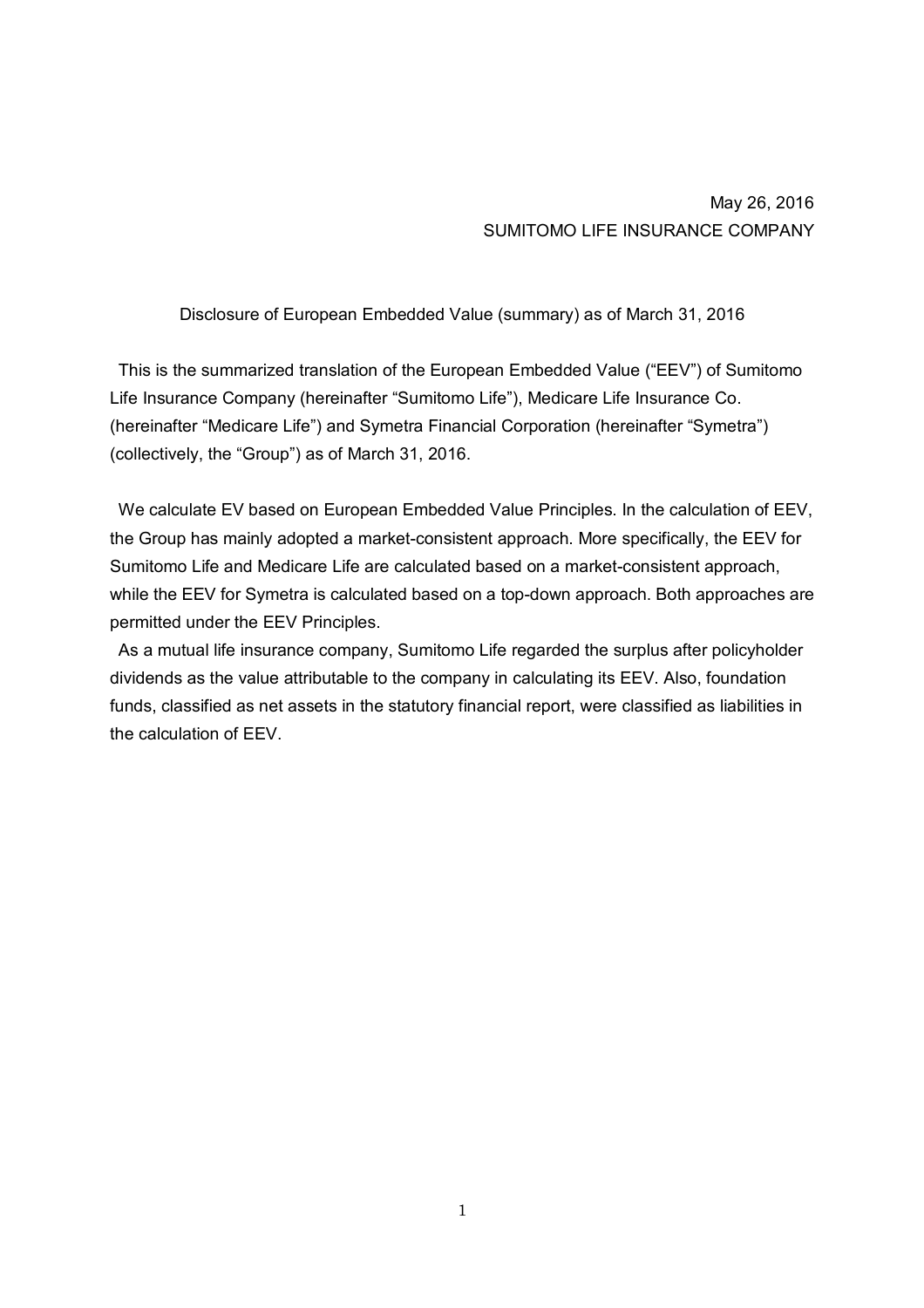### 1. EEV Results

### a. EEV Results of the Group

### (1) EEV Results

|            |                            |               |               | (Billions of yen) |
|------------|----------------------------|---------------|---------------|-------------------|
|            |                            | March 31,     | March 31,     | <b>Increase</b>   |
|            |                            | 2015          | 2016          | (Decrease)        |
| <b>EEV</b> |                            | 3,651.7       | 2,505.1       | (1, 146.5)        |
|            | Adjusted net worth         | 3,334.8       | 3,850.7       | 515.8             |
|            | Value of in-force business | 316.8         | (1,345.5)     | (1,662.3)         |
|            |                            |               |               |                   |
|            |                            | Year ended    | Year ended    | <b>Increase</b>   |
|            |                            | March 31,2015 | March 31,2016 | (Decrease)        |
|            | Value of new business      | 154.0         | 154.5         | 0.5               |

(Note1) The EEV of the Group is calculated as follows: Sumitomo Life's EEV plus Medicare Life's EEV and Symetra's EEV attributable to Sumitomo Life's equity stake in Medicare Life and Symetra less Sumitomo Life's carrying amount of equity of Medicare Life and Symetra.

- (Note2) Sumitomo Life held 100% of the shares of Medicare Life as of March 31, 2015 and as of March 31, 2016. Sumitomo Life held 100% of the shares of Symetra as of March 31, 2016.
- (Note3) Sumitomo Life's carrying amount of Medicare Life's equity was ¥55.0 billion as of March 31, 2015 and as of March 31, 2016. Sumitomo Life's carrying amount of Symetra's equity was ¥466.5 billion as of March 31, 2016.
- (Note4) Symetra became a wholly owned subsidiary of Sumitomo Life on February 1, 2016. The Group EEV as of March 31, 2015 does not include Symetra's EEV. The Group EEV as of March 31, 2016 includes Symetra's EEV as of February 1, 2016 in accordance with Symetra's closing date for the Group's consolidated financial statements. Group's value of new business for the year ended March 31, 2015 and March 31, 2016 does not include value of new business of Symetra.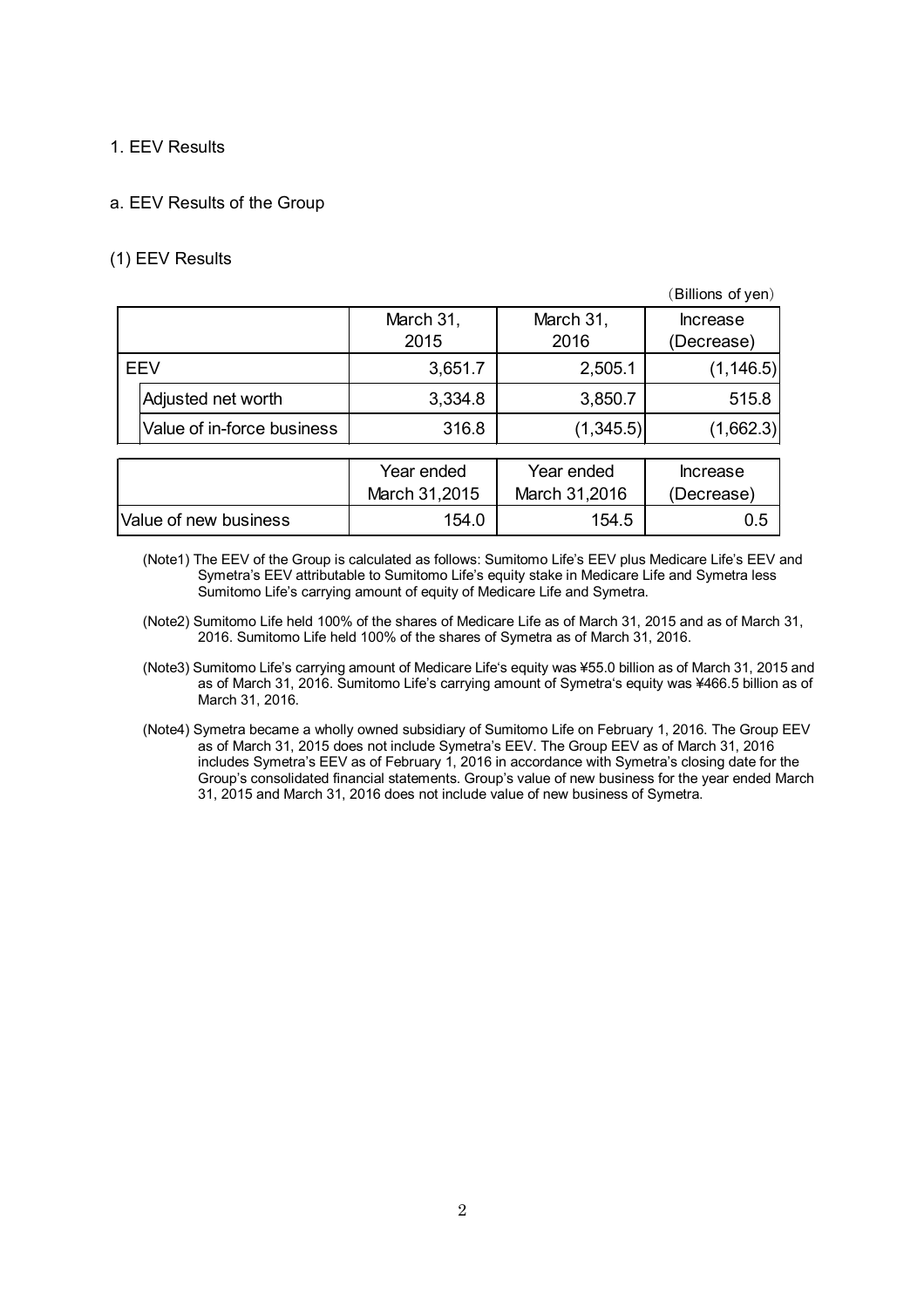### (2) Adjusted Net Worth

|                                                                                |                   |                   | (Billions of yen)             |
|--------------------------------------------------------------------------------|-------------------|-------------------|-------------------------------|
|                                                                                | March 31,<br>2015 | March 31,<br>2016 | <b>Increase</b><br>(Decrease) |
| Adjusted net worth                                                             | 3,334.8           | 3,850.7           | 515.8                         |
| Total net assets on the balance sheets $(Note1)$                               | 703.6             | 944.8             | 241.1                         |
| Retained earnings in liabilities (after tax)                                   | 406.8             | 519.5             | 112.7                         |
| Unrealized gains (losses) on securities and<br>miscellaneous items (after tax) | 2,213.7           | 2,833.7           | 620.0                         |
| Unrealized gains (losses) on loans (after tax)                                 | 81.3              | 82.4              | 1.0                           |
| Unrealized gains (losses) on real estate (after tax)                           | (29.0)            | (0.2)             | 28.8                          |
| Unrealized gains (losses) on liabilities (after tax)                           | (9.2)             | (11.0)            | (1.8)                         |
| Unfunded retirement benefit obligation (after tax)                             | 22.6              | 11.2              | (11.3)                        |
| Consolidation adjustment regarding Medicare Life (Note2)                       | (55.0)            | (55.0)            | 0.0                           |
| Adjustment for deferred tax assets in Symetra and<br>miscellaneous items       |                   | (8.3)             | (8.3)                         |
| Consolidation adjustment regarding Symetra (Note3)                             |                   | (466.5)           | (466.5)                       |

(Note1) Figures do not include foundation funds, net unrealized gains (losses) on available-for-sale securities and expected disbursements from capital outside the company.

- (Note2) Deduction consists of the carrying amount of the equity of Medicare Life held by Sumitomo Life, which is recorded under "Total net assets on the balance sheets" in the table above.
- (Note3) Deduction consists of the carrying amount of the equity of Symetra held by Sumitomo Life, which is recorded under "Total net assets on the balance sheets" in the table above.

|                                                                                                       |                   |                   | (Billions of yen)      |
|-------------------------------------------------------------------------------------------------------|-------------------|-------------------|------------------------|
|                                                                                                       | March 31,<br>2015 | March 31,<br>2016 | Increase<br>(Decrease) |
|                                                                                                       |                   |                   |                        |
| Total Net Assets on the consolidated balance sheets $(\text{Note}_1)$                                 | 676.4             | 666.2             | (10.2)                 |
| PLUS Retained earnings in liabilities (After tax)                                                     | 406.8             | 519.5             | 112.7                  |
| PLUS Unrealized gains (losses) (After tax)                                                            | 2.251.5           | 2,898.7           | 647.2                  |
| PLUS Adjustment for deferred tax assets in Symetra and<br>Imiscellaneous items                        |                   | (8.3)             | (8.3)                  |
| PLUS Difference between Symetra's net assets based on its<br>statutory accounting and US-GAAP (Note2) |                   | (225.5)           | (225.5)                |

### (3) Reconciliation of total net assets to adjusted net worth

LESS Book value of businesses not covered (Note3)

(Note1) Figures do not include foundation funds, net unrealized gains (losses) on available-for-sale securities and expected disbursements from capital outside the company.

Adjusted net worth 615.8 3,334.8 3,334.8 3,850.7 515.8

(Note2) The difference between net assets based on statutory accounting and US-GAAP is shown because Symetra's EEV is calculated based on its statutory accounting while the Group's consolidated balance sheet is prepared based on Symetra's US-GAAP balance sheet.

(Note3) There are no subsidiaries and affiliate companies which are deducted from covered business.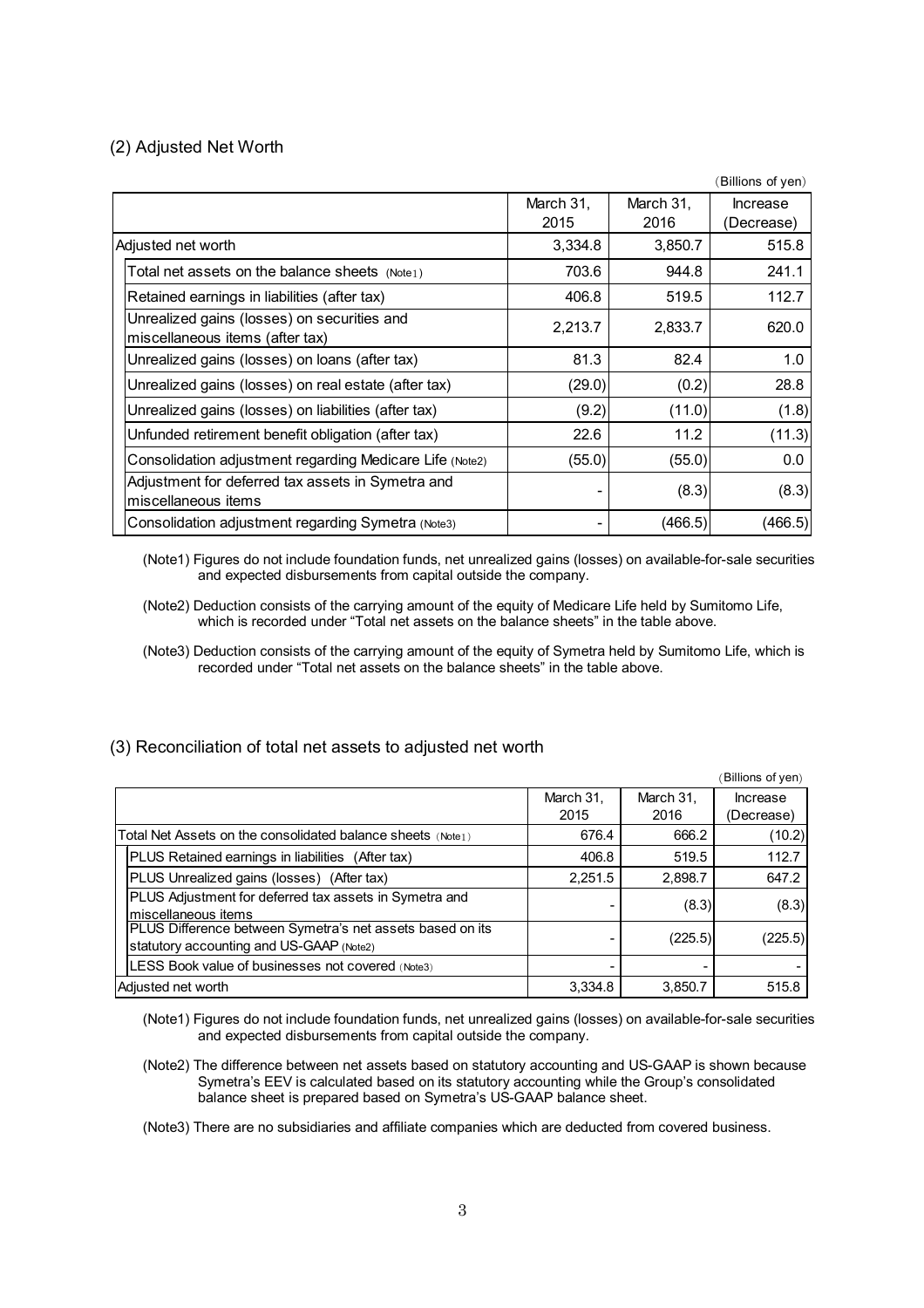### (4) Value of In-force Business (VIF)

|                                                |           |           | (Billions of yen) |
|------------------------------------------------|-----------|-----------|-------------------|
|                                                | March 31, | March 31, | <b>Increase</b>   |
|                                                | 2015      | 2016      | (Decrease)        |
| Value of in-force business                     | 316.8     | (1,345.5) | (1,662.3)         |
| Present value of future profits (Note1)        | 736.1     | (842.2)   | (1,578.3)         |
| Time value of financial options and guarantees | (137.0)   | (169.3)   | (32.3)            |
| Cost of holding required capital (Note2)       | (62.0)    | (93.2)    | (31.2)            |
| Cost of non-hedgeable risks                    | (220.1)   | (240.6)   | (20.4)            |

(Note1) Includes the certainty equivalent present value of future profits for business valued using a market-consistent approach and present value of future profits for business valued using a top-down approach.

(Note2) Includes the cost of holding required capital for business valued using a market-consistent approach and the cost of capital for business valued using a top-down approach.

#### (5) Value of New Business

|                       |                                                      |               |               | (Billions of yen) |
|-----------------------|------------------------------------------------------|---------------|---------------|-------------------|
|                       |                                                      | Year ended    | Year ended    | <b>Increase</b>   |
|                       |                                                      | March 31,2015 | March 31,2016 | (Decrease)        |
| Value of new business |                                                      | 154.0         | 154.5         | 0.5               |
|                       | Certainty equivalent present value of future profits | 179.0         | 185.1         | 6.1               |
|                       | Time value of financial options and guarantees       | (7.9)         | (11.1)        | (3.1)             |
|                       | Cost of holding required capital                     | (3.6)         | (3.8)         | (0.2)             |
|                       | Cost of non-hedgeable risks                          | (13.4)        | (15.6)        | (2.1)             |

(Note) Group's value of new business for the year ended March 31, 2015 and March 31, 2016 does not include value of new business of Symetra.

The new business margin (the ratio of the value of new business to the present value of premium income) is as follows:

|                                            |               |               | (Billions of yen) |
|--------------------------------------------|---------------|---------------|-------------------|
|                                            | Year ended    | Year ended    | <b>Increase</b>   |
|                                            | March 31,2015 | March 31,2016 | (Decrease)        |
| Value of new business<br>(a)               | 154.0         | 154.5         | 0.5               |
| Present value of premium income (b) (Note) | 1.916.4       | 2,475.0       | 558.6             |
| New business Margin $(a) \div (b)$         | 8.0%          | 6.2%          | $(1.8)$ points    |

(Note) Future premium income is discounted by the risk-free rate used for the calculation of the value of new business.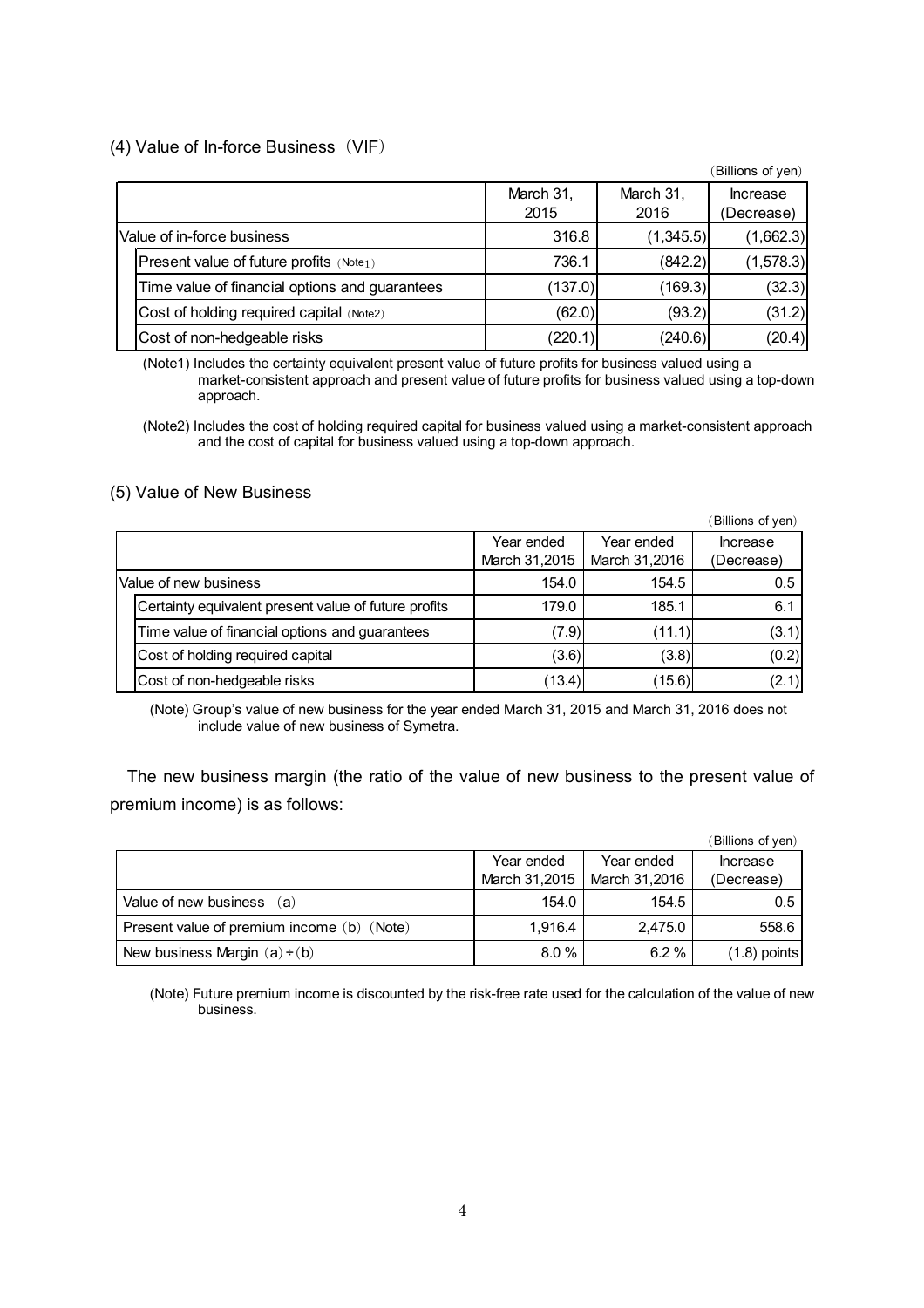### b. EEV Results by company

(1) Sumitomo Life

|                                                                                |           |           | (Billions of yen) |
|--------------------------------------------------------------------------------|-----------|-----------|-------------------|
|                                                                                | March 31, | March 31, | <b>Increase</b>   |
|                                                                                | 2015      | 2016      | (Decrease)        |
| EEV (Note1)                                                                    | 3,619.9   | 2,681.1   | (938.8)           |
| Adjusted net worth                                                             | 3,345.3   | 4,081.8   | 736.5             |
| Total net assets on the balance sheets $(Note2)$                               | 670.2     | 699.2     | 28.9              |
| Retained earnings in liabilities (after tax)                                   | 406.0     | 486.9     | 80.9              |
| Unrealized gains (losses) on securities and miscellaneous<br>items (after tax) | 2,203.2   | 2,813.2   | 609.9             |
| Unrealized gains (losses) on loans (after tax)                                 | 81.3      | 82.4      | 1.0               |
| Unrealized gains (losses) on real estate (after tax)                           | (29.0)    | (0.2)     | 28.8              |
| Unrealized gains (losses) on liabilities (after tax)                           | (9.2)     | (11.0)    | (1.8)             |
| Unfunded retirement benefit obligation (after tax)                             | 22.6      | 11.2      | (11.3)            |
| Value of in-force business                                                     | 274.6     | (1,400.7) | (1,675.4)         |
| Certainty equivalent present value of future profits                           | 679.0     | (986.5)   | (1,665.5)         |
| Time value of financial options and guarantees                                 | (136.1)   | (165.4)   | (29.2)            |
| Cost of holding required capital                                               | (61.7)    | (33.6)    | 28.0              |
| Cost of non-hedgeable risks                                                    | (206.5)   | (215.1)   | (8.6)             |

|                                                      |            |                               | (Billions of yen) |
|------------------------------------------------------|------------|-------------------------------|-------------------|
|                                                      | Year ended | Year ended                    | <b>Increase</b>   |
|                                                      |            | March 31,2015   March 31,2016 | (Decrease)        |
| Value of new business                                | 146.8      | 147.5                         | 0.6               |
| Certainty equivalent present value of future profits | 168.5      | 174.8                         | 6.3               |
| Time value of financial options and guarantees       | (7.9)      | (11.0)                        | (3.1)             |
| Cost of holding required capital                     | (3.5)      | (3.8)                         | (0.2)             |
| Cost of non-hedgeable risks                          | (10.1)     | (12.4)                        | (2.2)             |

(Note1) The shares of Medicare Life and Symetra held by Sumitomo Life are valued on a book value basis for purposes of calculating the embedded value of Sumitomo Life on a stand-alone basis. For purposes of calculating the embedded value of the Group, consolidation adjustments are required.

(Note2) Figures do not include foundation funds, net unrealized gains (losses) on available-for-sale securities and expected disbursements from capital outside the company.

The new business margin (the ratio of the value of new business to the present value of premium income) is as follows:

|                                            |            |                               | (Billions of yen) |
|--------------------------------------------|------------|-------------------------------|-------------------|
|                                            | Year ended | Year ended                    | <b>Increase</b>   |
|                                            |            | March 31,2015   March 31,2016 | (Decrease)        |
| Value of new business (a)                  | 146.8      | 147.5                         | 0.6               |
| Present value of premium income (b) (Note) | 1.850.5    | 2.403.8                       | 553.2             |
| New business Margin $(a) \div (b)$         | 7.9%       | 6.1%                          | $(1.8)$ points    |

(Note) Future premium income is discounted by the risk-free rate used for the calculation of the value of new business.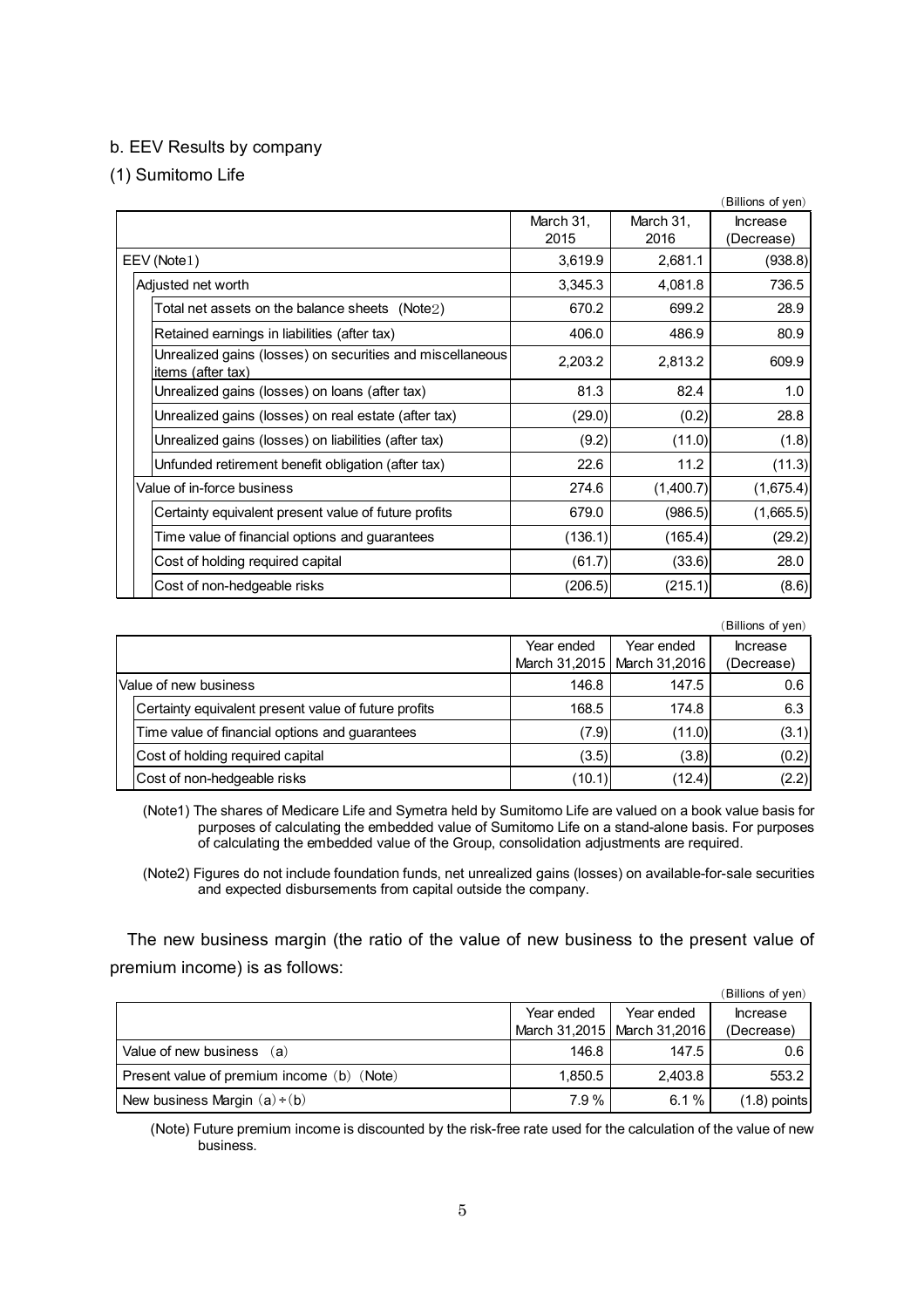### (2) Medicare Life

|                                                                                |                             |                             | (Billions of yen)             |
|--------------------------------------------------------------------------------|-----------------------------|-----------------------------|-------------------------------|
|                                                                                | March 31,                   | March 31,                   | <b>Increase</b>               |
|                                                                                | 2015                        | 2016                        | (Decrease)                    |
| <b>EEV</b>                                                                     | 86.7                        | 71.5                        | (15.2)                        |
| Adjusted net worth                                                             | 44.5                        | 48.1                        | 3.6                           |
| Total net assets on the balance sheets (Note)                                  | 33.3                        | 26.6                        | (6.7)                         |
| Retained earnings in liabilities (after tax)                                   | 0.7                         | 1.0                         | 0.2                           |
| Unrealized gains (losses) on securities and miscellaneous<br>items (after tax) | 10.4                        | 20.5                        | 10.1                          |
| Unrealized gains (losses) on loans (after tax)                                 |                             |                             |                               |
| Unrealized gains (losses) on real estate (after tax)                           |                             |                             |                               |
| Unrealized gains (losses) on liabilities (after tax)                           |                             |                             |                               |
| Unfunded retirement benefit obligation (after tax)                             |                             |                             |                               |
| Value of in-force business                                                     | 42.2                        | 23.3                        | (18.8)                        |
| Certainty equivalent present value of future profits                           | 57.1                        | 49.5                        | (7.5)                         |
| Time value of financial options and guarantees                                 | (0.9)                       | (0.6)                       | 0.3                           |
| Cost of holding required capital                                               | (0.3)                       | (0.1)                       | 0.1                           |
| Cost of non-hedgeable risks                                                    | (13.6)                      | (25.4)                      | (11.7)                        |
|                                                                                |                             |                             | (Billions of yen)             |
|                                                                                | Year ended<br>March 31,2015 | Year ended<br>March 31,2016 | <b>Increase</b><br>(Decrease) |
| Value of new business                                                          | 7.1                         | 7.0                         | (0.1)                         |
| Certainty equivalent present value of future profits                           | 10.5                        | 10.3                        | (0.2)                         |
| Time value of financial options and guarantees                                 | (0.0)                       | (0.0)                       | (0.0)                         |
| Cost of holding required capital                                               | (0.0)                       | (0.0)                       | 0.0                           |

(Note) Figures do not include net unrealized gains (losses) on available-for-sale securities.

The new business margin (the ratio of the value of new business to the present value of premium income) is as follows:

Cost of non-hedgeable risks  $(3.2)$   $(3.1)$   $(3.1)$  0.0

|                                            |            |                               | (Billions of yen) |
|--------------------------------------------|------------|-------------------------------|-------------------|
|                                            | Year ended | Year ended                    | <b>Increase</b>   |
|                                            |            | March 31,2015   March 31,2016 | (Decrease)        |
| Value of new business<br>(a)               | 7.1        | 7.0                           | (0.1)             |
| Present value of premium income (b) (Note) | 65.8       | 71.2                          | 5.3               |
| New business Margin $(a) \div (b)$         | 10.8%      | $9.8\%$                       | $(1.0)$ points    |

(Note) Future premium income is discounted by the risk-free rate used for the calculation of the value of new business.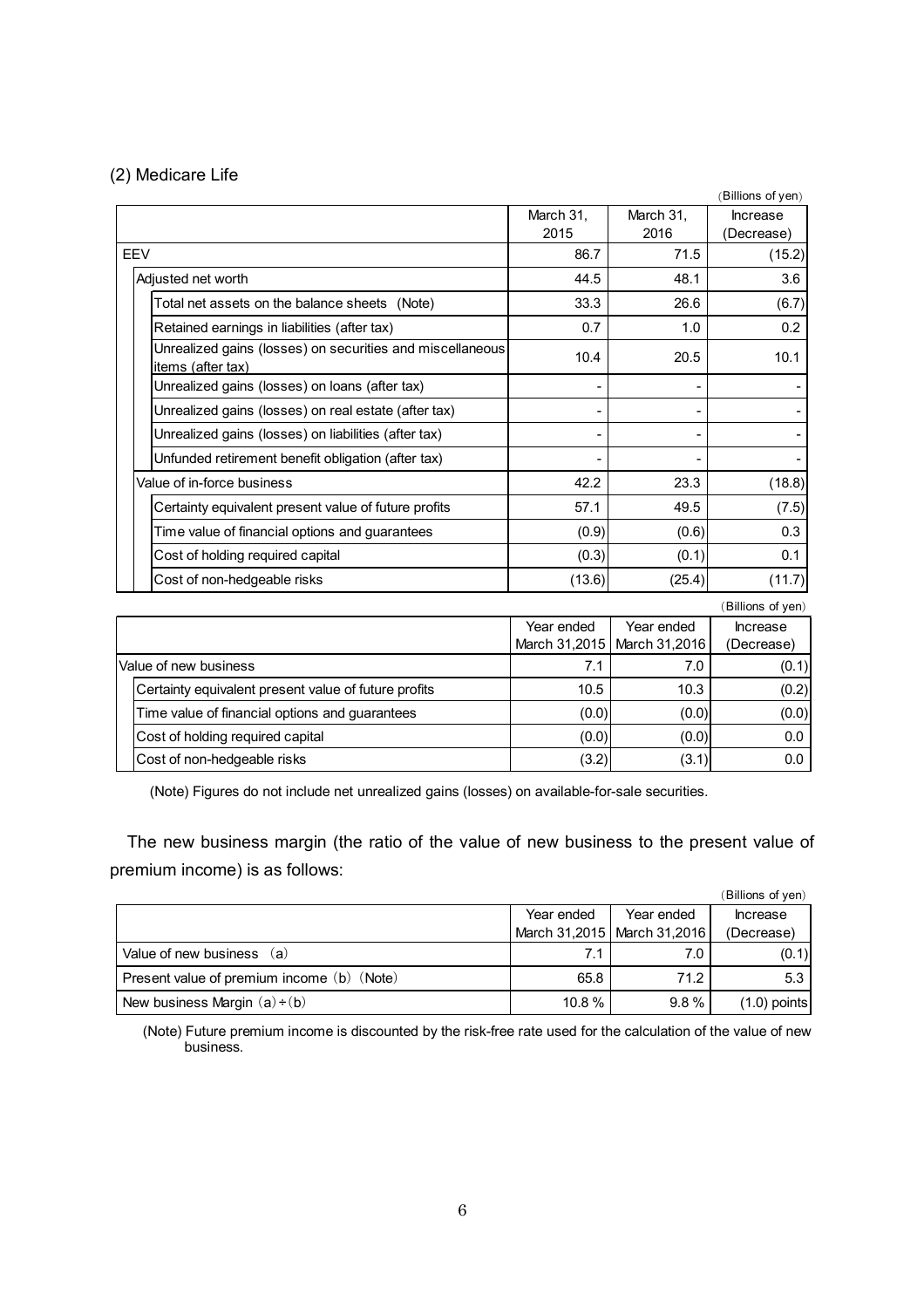#### (3) Symetra (Note1)

|                                                               | (Billions of yen)   |
|---------------------------------------------------------------|---------------------|
|                                                               | February 1,<br>2016 |
| <b>FFV</b>                                                    | 274.0               |
| Adjusted net worth                                            | 242.1               |
| Total net assets on the balance sheets (Note2)                | 219.0               |
| Retained earnings in liabilities (after tax) (Note3)          | 31.5                |
| Adjustment for deferred tax assets and miscellaneous<br>items | (8.3)               |
| Value of in-force business                                    | 31.8                |
| Present value of future profits                               | 94.7                |
| Time value of financial options and guarantees                | (3.3)               |
| Cost of capital                                               | (59.4               |

(Note1) Symetra became a wholly owned subsidiary of Sumitomo Life on February 1, 2016. Group EEV as of March 31, 2016 includes Symetra's EEV as of February 1, 2016 in accordance with Symetra's closing date for the Group's consolidated financial statements.

(Note2) The sum of net assets based on statutory capital and surplus, value of non-life entities and holding company's equity.

(Note3) Asset valuation reserve is reported.

### (Reference) Symetra's EEV in US Dollar

|                                                               | (Millions of USD)   |
|---------------------------------------------------------------|---------------------|
|                                                               | February 1.<br>2016 |
| <b>FFV</b>                                                    | 2,267               |
| Adjusted net worth                                            | 2,003               |
| Total net assets on the balance sheets                        | 1,811               |
| Retained earnings in liabilities (after tax)                  | 260                 |
| Adjustment for deferred tax assets and miscellaneous<br>items | (69)                |
| Value of in-force business                                    | 263                 |
| Present value of future profits                               | 783                 |
| Time value of financial options and guarantees                | (27)                |
| Cost of capital                                               | (492)               |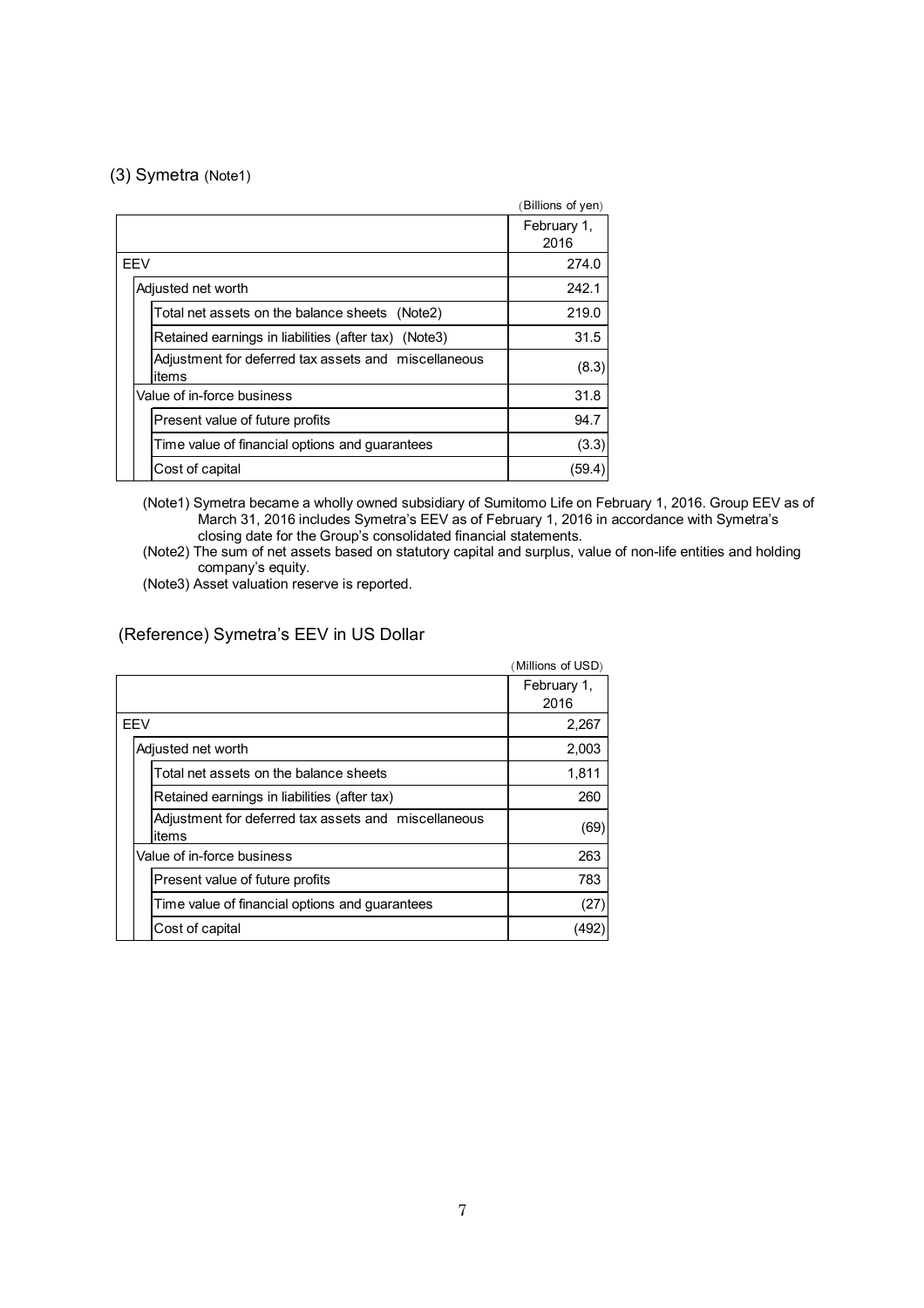## 2. Statement of changes in EEV

# a. Statement of changes in EEV of the Group

|                                                                          |                       |                                   | Billions of yen) |
|--------------------------------------------------------------------------|-----------------------|-----------------------------------|------------------|
|                                                                          | Adjusted<br>net worth | Value of in-<br>force<br>business | EEV              |
| Values as of March 31, 2015                                              | 3,334.8               | 316.8                             | 3,651.7          |
| Value of new business                                                    |                       | 154.5                             | 154.5            |
| Expected existing business contribution (at the risk-free<br>rate)       | 0.7                   | 16.3                              | 17.0             |
| Expected existing business contribution (in excess of<br>risk-free rate) | 45.6                  | 268.2                             | 313.9            |
| Expected transfer from VIF to adjusted net worth                         | 93.2                  | (93.2)                            |                  |
| in-force at beginning of year                                            | 253.9                 | (253.9)                           |                  |
| new business                                                             | (160.7)               | 160.7                             |                  |
| Non-economic experience variances                                        | (58.7)                | 41.0                              | (17.7)           |
| Non-economic assumptions changes                                         |                       | 118.0                             | 118.0            |
| Economic variances                                                       | 629.5                 | (2, 183.0)                        | (1,553.5)        |
| Change of tax rate                                                       | 29.7                  | (16.1)                            | 13.6             |
| Adjustments to the values as of March 31, 2016 (Note)                    | (224.3)               | 31.8                              | (192.4)          |
| Values as of March 31, 2016                                              | 3,850.7               | (1,345.5)                         | 2,505.1          |

(Note) This item represents the difference between Symetra's EEV as of February 1, 2016 and Sumitomo life's carrying amount of equity of Symetra.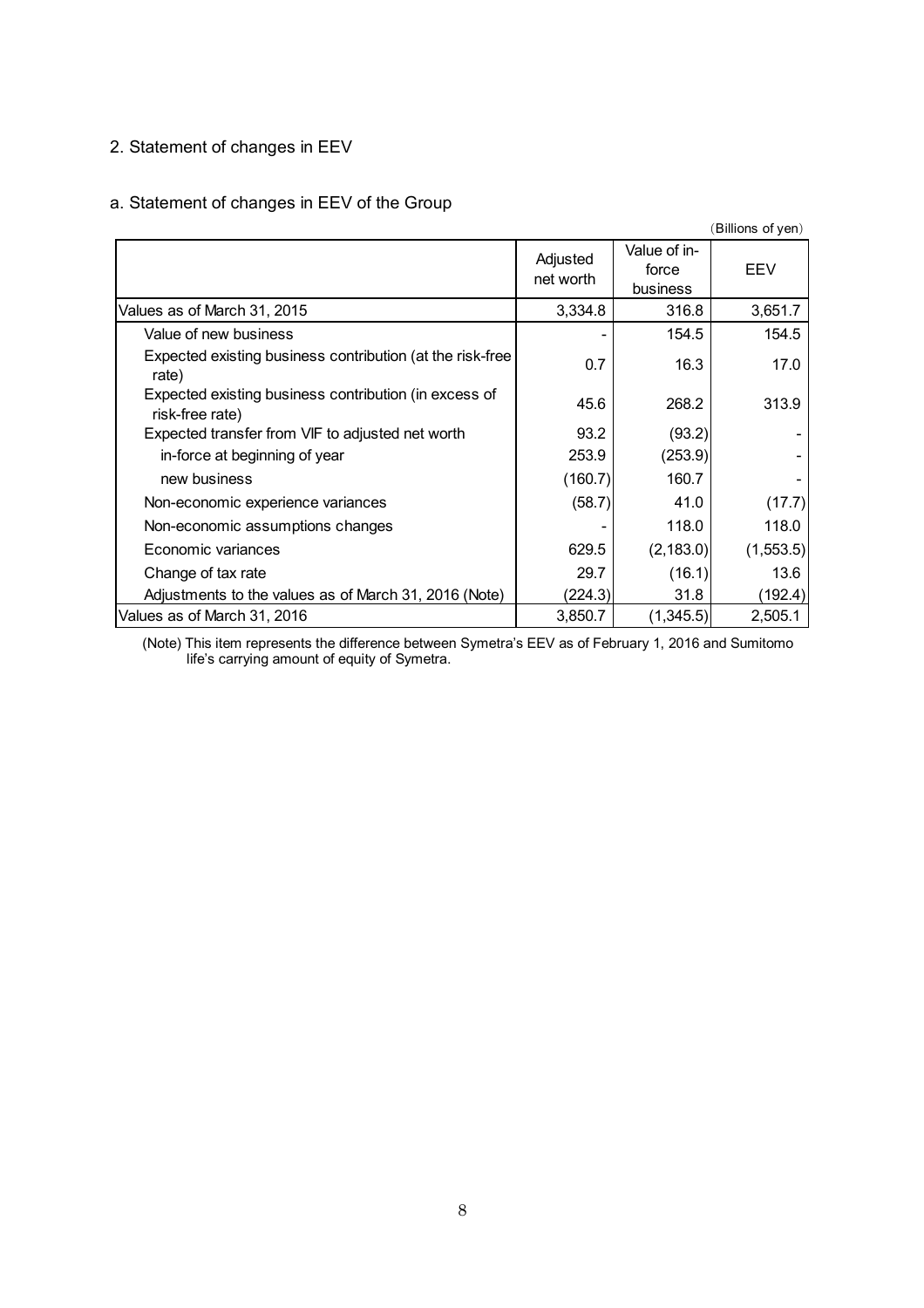# b. Statement of changes in EEV by Company

# (1) Sumitomo Life

|                                                                          |                       |                                   | (Billions of yen) |
|--------------------------------------------------------------------------|-----------------------|-----------------------------------|-------------------|
|                                                                          | Adjusted<br>net worth | Value of in-<br>force<br>business | EEV               |
| Values as of March 31, 2015                                              | 3,345.3               | 274.6                             | 3,619.9           |
| Value of new business                                                    |                       | 147.5                             | 147.5             |
| Expected existing business contribution (at the risk-free<br>rate)       | 0.7                   | 15.6                              | 16.3              |
| Expected existing business contribution (in excess of<br>risk-free rate) | 45.2                  | 266.8                             | 312.0             |
| Expected transfer from VIF to adjusted net worth                         | 99.9                  | (99.9)                            |                   |
| in-force at beginning of year                                            | 253.3                 | (253.3)                           |                   |
| new business                                                             | (153.4)               | 153.4                             |                   |
| Non-economic experience variances                                        | (58.6)                | 41.0                              | (17.5)            |
| Non-economic assumptions changes                                         |                       | 118.7                             | 118.7             |
| Economic variances                                                       | 619.5                 | (2, 148.5)                        | (1,528.9)         |
| Change of tax rate                                                       | 29.7                  | (16.7)                            | 13.0              |
| Values as of March 31, 2016                                              | 4,081.8               | (1,400.7)                         | 2,681.1           |

# (2) Medicare Life

|                                                                          |                       |                                   | (Billions of yen) |
|--------------------------------------------------------------------------|-----------------------|-----------------------------------|-------------------|
|                                                                          | Adjusted<br>net worth | Value of in-<br>force<br>business | EEV               |
| Values as of March 31, 2015                                              | 44.5                  | 42.2                              | 86.7              |
| Value of new business                                                    |                       | 7.0                               | 7.0               |
| Expected existing business contribution (at the risk-free<br>rate)       | 0.0                   | 0.6                               | 0.6               |
| Expected existing business contribution (in excess of<br>risk-free rate) | 0.4                   | 1.3                               | 1.8               |
| Expected transfer from VIF to adjusted net worth                         | (6.7)                 | 6.7                               |                   |
| in-force at beginning of year                                            | 0.5                   | (0.5)                             |                   |
| new business                                                             | (7.3)                 | 7.3                               |                   |
| Non-economic experience variances                                        | (0.1)                 | 0.0                               | (0.1)             |
| Non-economic assumptions changes                                         |                       | (0.7)                             | (0.7)             |
| Economic variances                                                       | 9.9                   | (34.5)                            | (24.5)            |
| Change of tax rate                                                       | 0.0                   | 0.5                               | 0.5               |
| Values as of March 31, 2016                                              | 48.1                  | 23.3                              | 71.5              |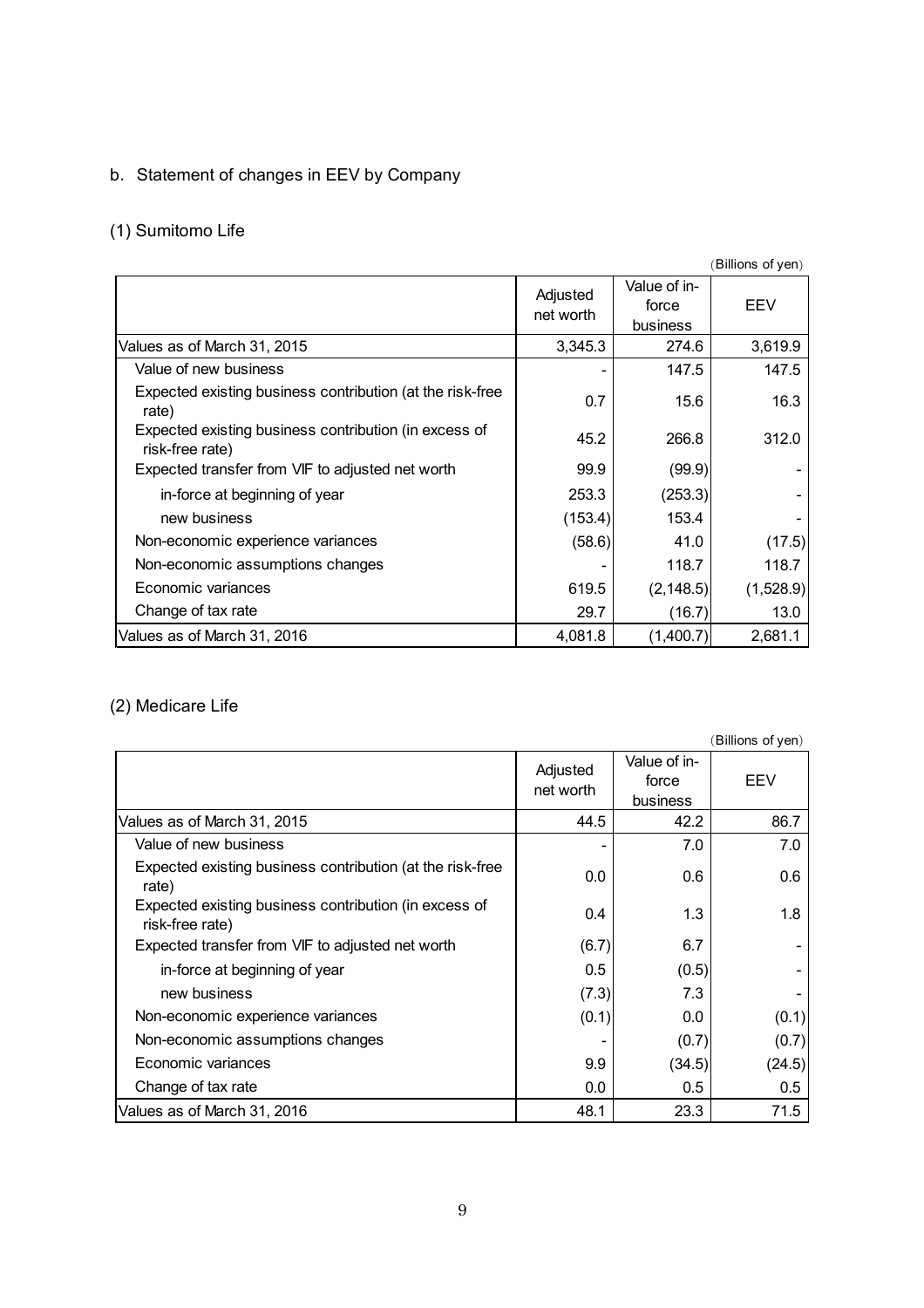### 3. Sensitivity Analysis

### a. Sensitivity Analysis of EEV of the Group

|                          |                                                                            |         | (Billions of yen)             |
|--------------------------|----------------------------------------------------------------------------|---------|-------------------------------|
|                          |                                                                            | EEV     | <b>Increase</b><br>(Decrease) |
| EEV as of March 31, 2016 |                                                                            | 2,505.1 |                               |
| Sensitivity 1:           | 50bp upward parallel shift in risk-free<br>yield curve                     | 3,169.3 | 664.1                         |
| Sensitivity 2:           | 50bp downward parallel shift in risk-free<br>yield curve                   | 1,869.8 | (635.3)                       |
| Sensitivity 3:           | 10% decline in equity and real estate<br>values                            | 2,353.0 | (152.1)                       |
| Sensitivity 4:           | 10% decline in maintenance expenses                                        | 2,616.5 | 111.3                         |
| Sensitivity 5:           | 10% decline in surrender and lapse<br>rates                                | 2,601.3 | 96.1                          |
| Sensitivity 6:           | 5% decline in mortality and morbidity<br>rates for life insurance products | 2,737.6 | 232.4                         |
| Sensitivity 7:           | 5% decline in mortality and morbidity<br>rates for annuities               | 2,495.1 | (10.0)                        |
| Sensitivity 8:           | Setting required capital at statutory<br>minimum level                     | 2,568.1 | 62.9                          |
| Sensitivity 9:           | 25% increase in implied volatilities of<br>equity and real estate values   | 2,502.6 | (2.5)                         |
| Sensitivity 10:          | 25% increase in implied volatilities of<br>swaptions                       | 2,449.7 | (55.4)                        |

The following table shows the effect of sensitivities 1 through 3 on adjusted net worth. Only the value of in-force business is affected in sensitivities 4 through 10.

|                |                                                          | (Billions of yen) |
|----------------|----------------------------------------------------------|-------------------|
|                |                                                          | Increase          |
|                |                                                          | (Decrease)        |
| Sensitivity 1: | 50bp upward parallel shift in risk-free                  | (769.5)           |
|                | yield curve                                              |                   |
| Sensitivity 2: | 50bp downward parallel shift in risk-free<br>yield curve | 323.3             |
|                |                                                          |                   |
| Sensitivity 3: | 10% decline in equity and real estate<br>values          | (141.8)           |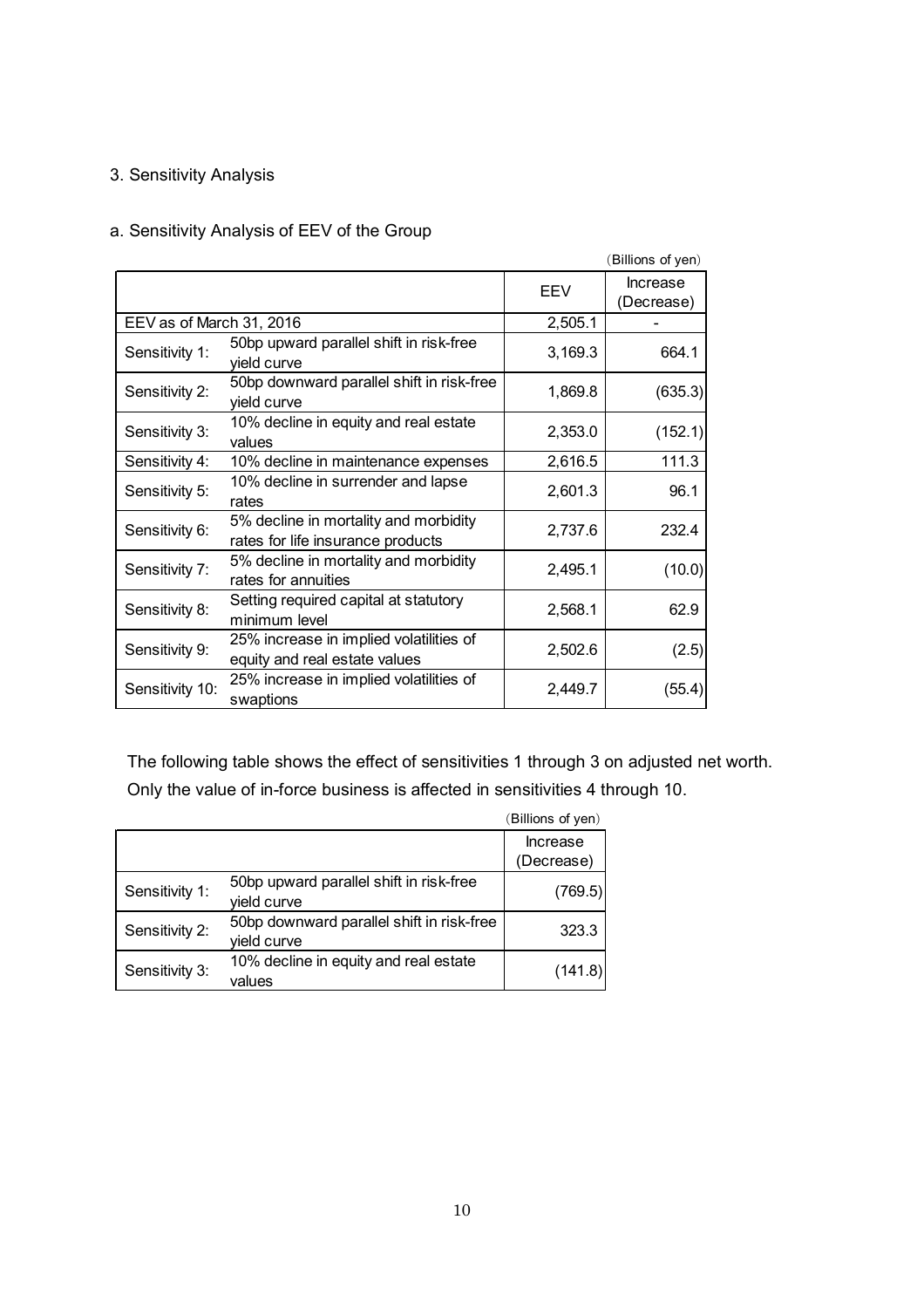|                 |                                                 |              | (Billions of yen) |
|-----------------|-------------------------------------------------|--------------|-------------------|
|                 |                                                 | Value of     | <b>Increase</b>   |
|                 |                                                 | new business | (Decrease)        |
|                 | Value of new business for the fiscal year ended | 154.5        |                   |
| March 31,2016   |                                                 |              |                   |
| Sensitivity 1:  | 50bp upward parallel shift in risk-free         | 206.6        | 52.1              |
|                 | yield curve                                     |              |                   |
| Sensitivity 2:  | 50bp downward parallel shift in risk-free       | 100.0        | (54.5)            |
|                 | yield curve                                     |              |                   |
|                 | 10% decline in equity and real estate           | 154.5        |                   |
| Sensitivity 3:  | values                                          |              |                   |
| Sensitivity 4:  | 10% decline in maintenance expenses             | 160.5        | 5.9               |
| Sensitivity 5:  | 10% decline in surrender and lapse              | 169.9        | 15.3              |
|                 | rates                                           |              |                   |
| Sensitivity 6:  | 5% decline in mortality and morbidity           | 164.6        | 10.1              |
|                 | rates for life insurance products               |              |                   |
| Sensitivity 7:  | 5% decline in mortality and morbidity           | 154.6        | 0.0               |
|                 | rates for annuities                             |              |                   |
|                 | Setting required capital at statutory           | 156.7        | 2.2               |
| Sensitivity 8:  | minimum level                                   |              |                   |
| Sensitivity 9:  | 25% increase in implied volatilities of         | 154.5        |                   |
|                 | equity and real estate values                   |              | (0.0)             |
| Sensitivity 10: | 25% increase in implied volatilities of         |              |                   |
|                 | swaptions                                       | 150.8        | (3.7)             |

Sensitivity analysis of the Group's value of new business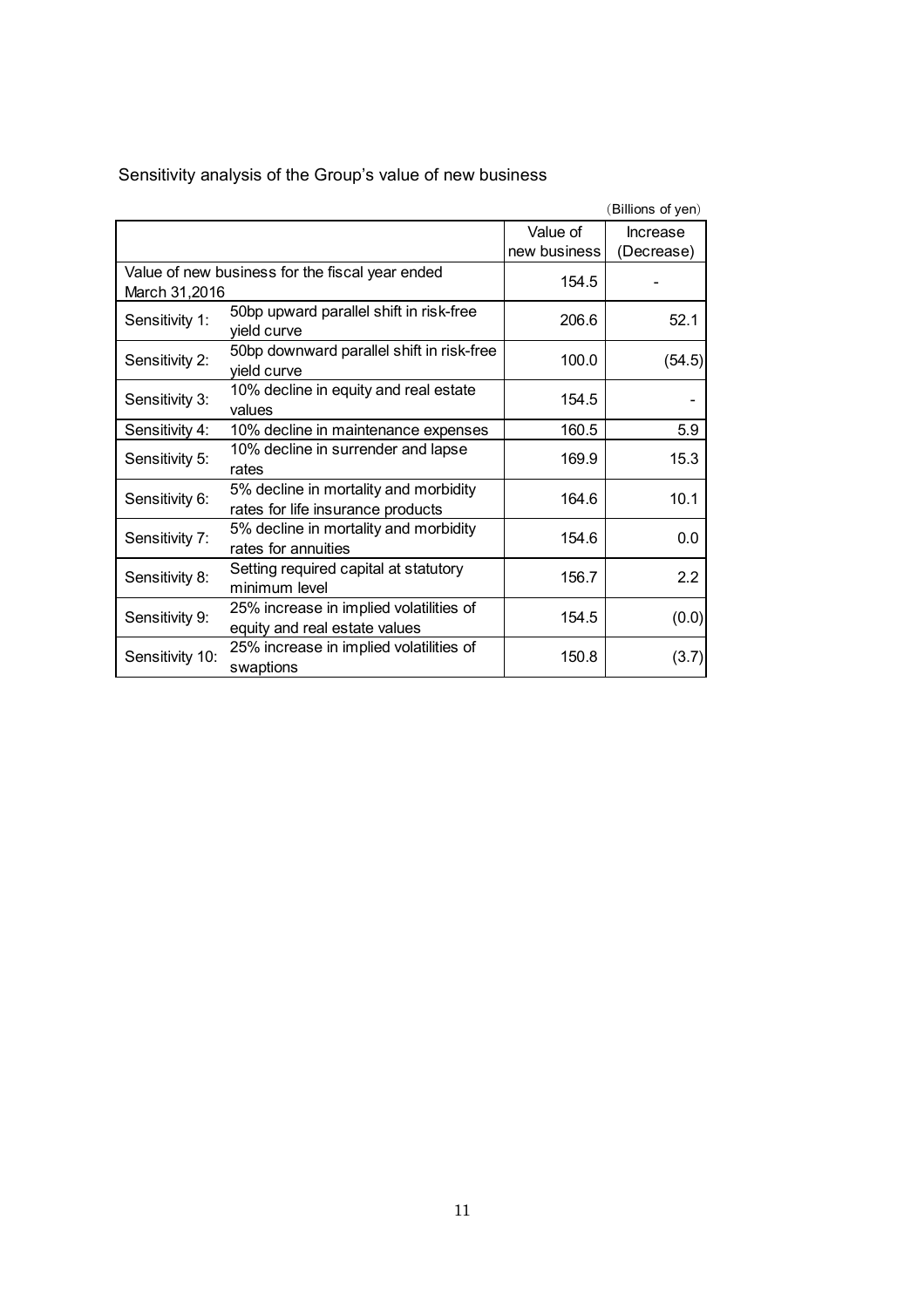# b. Sensitivity Analysis of EEV by Company

# (1) Sumitomo Life

|                          |                                                                            |         | (Billions of yen)      |
|--------------------------|----------------------------------------------------------------------------|---------|------------------------|
|                          |                                                                            | EEV     | Increase<br>(Decrease) |
| EEV as of March 31, 2016 |                                                                            | 2,681.1 |                        |
| Sensitivity 1:           | 50bp upward parallel shift in risk-free<br>yield curve                     | 3,337.3 | 656.2                  |
| Sensitivity 2:           | 50bp downward parallel shift in risk-free<br>yield curve                   | 2,062.0 | (619.1)                |
| Sensitivity 3:           | 10% decline in equity and real estate<br>values                            | 2,535.4 | (145.6)                |
| Sensitivity 4:           | 10% decline in maintenance expenses                                        | 2,780.5 | 99.3                   |
| Sensitivity 5:           | 10% decline in surrender and lapse<br>rates                                | 2,774.0 | 92.9                   |
| Sensitivity 6:           | 5% decline in mortality and morbidity<br>rates for life insurance products | 2,901.6 | 220.4                  |
| Sensitivity 7:           | 5% decline in mortality and morbidity<br>rates for annuities               | 2,673.8 | (7.3)                  |
| Sensitivity 8:           | Setting required capital at statutory<br>minimum level                     | 2,700.7 | 19.5                   |
| Sensitivity 9:           | 25% increase in implied volatilities of<br>equity and real estate values   | 2,678.5 | (2.5)                  |
| Sensitivity 10:          | 25% increase in implied volatilities of<br>swaptions                       | 2,625.8 | (55.2)                 |

The following table shows the effect of sensitivities 1 through 3 on adjusted net worth. Only the value of in-force business is affected in sensitivities 4 through 10.

|                |                                           | (Billions of yen) |
|----------------|-------------------------------------------|-------------------|
|                |                                           | Increase          |
|                |                                           | (Decrease)        |
| Sensitivity 1: | 50bp upward parallel shift in risk-free   | (760.7)           |
|                | vield curve                               |                   |
| Sensitivity 2: | 50bp downward parallel shift in risk-free | 319.4             |
|                | yield curve                               |                   |
| Sensitivity 3: | 10% decline in equity and real estate     | (141.8)           |
|                | values                                    |                   |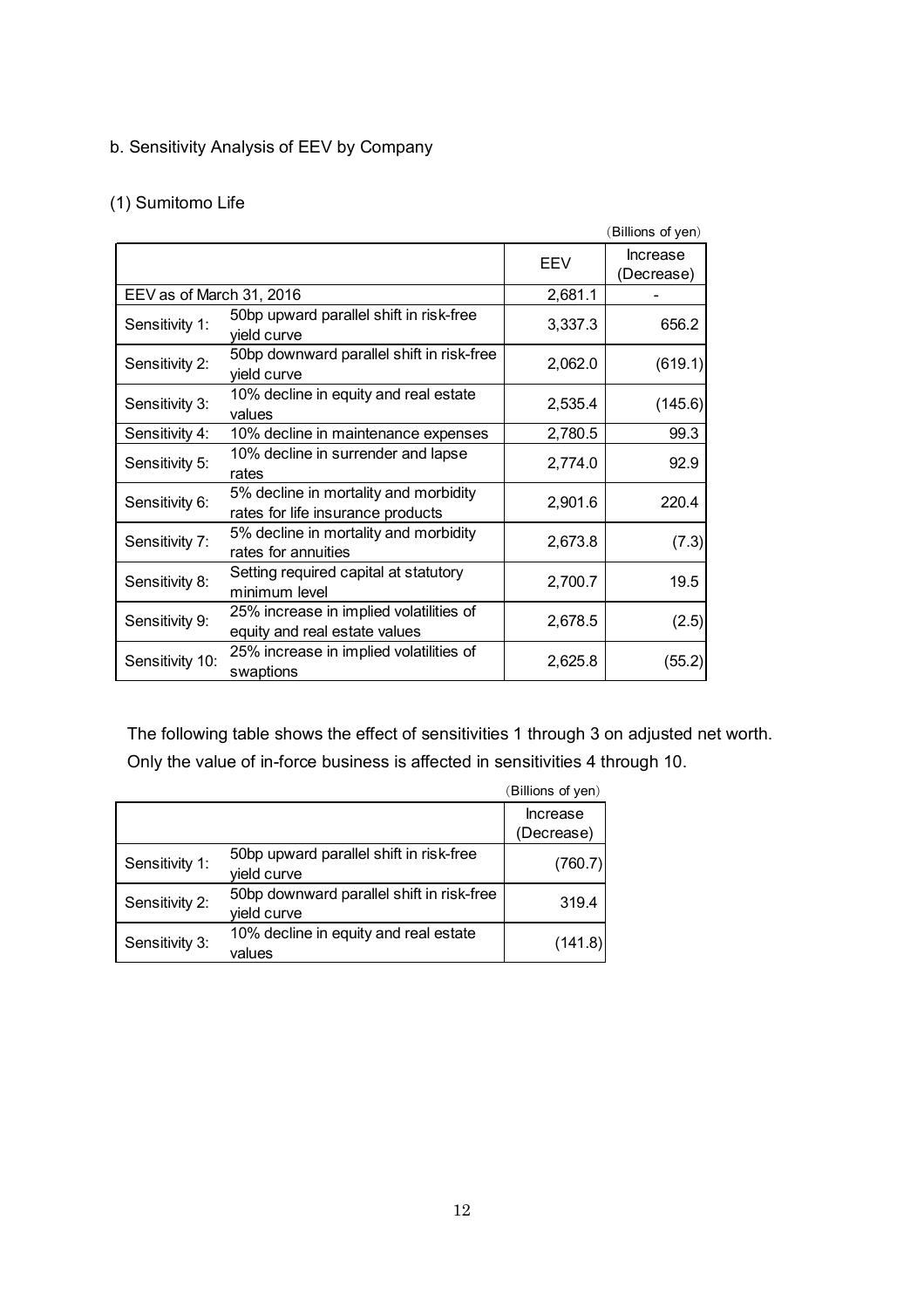Sensitivity analysis of the value of new business

|                 |                                                 |              | (Billions of yen) |
|-----------------|-------------------------------------------------|--------------|-------------------|
|                 |                                                 | Value of     | <b>Increase</b>   |
|                 |                                                 | new business | (Decrease)        |
|                 | Value of new business for the fiscal year ended | 147.5        |                   |
| March 31,2016   |                                                 |              |                   |
| Sensitivity 1:  | 50bp upward parallel shift in risk-free         | 198.8        | 51.3              |
|                 | yield curve                                     |              |                   |
|                 | 50bp downward parallel shift in risk-free       | 94.2         |                   |
| Sensitivity 2:  | yield curve                                     |              | (53.2)            |
|                 | 10% decline in equity and real estate           | 147.5        |                   |
| Sensitivity 3:  | values                                          |              |                   |
| Sensitivity 4:  | 10% decline in maintenance expenses             | 153.0        | 5.4               |
|                 | 10% decline in surrender and lapse              | 162.9        | 15.3              |
| Sensitivity 5:  | rates                                           |              |                   |
|                 | 5% decline in mortality and morbidity           |              |                   |
| Sensitivity 6:  | rates for life insurance products               | 156.5        | 9.0               |
|                 | 5% decline in mortality and morbidity           | 147.6        | 0.0               |
| Sensitivity 7:  | rates for annuities                             |              |                   |
|                 | Setting required capital at statutory           | 149.7        | 2.1               |
| Sensitivity 8:  | minimum level                                   |              |                   |
|                 | 25% increase in implied volatilities of         | 147.5        |                   |
| Sensitivity 9:  | equity and real estate values                   |              | (0.0)             |
|                 | 25% increase in implied volatilities of         |              |                   |
| Sensitivity 10: | swaptions                                       | 143.8        | (3.7)             |

# (2) Medicare Life

|                          |                                                                            |      | (Billions of yen)             |
|--------------------------|----------------------------------------------------------------------------|------|-------------------------------|
|                          |                                                                            | EEV  | <b>Increase</b><br>(Decrease) |
| EEV as of March 31, 2016 |                                                                            | 71.5 |                               |
| Sensitivity 1:           | 50bp upward parallel shift in risk-free<br>yield curve                     | 77.4 | 5.8                           |
| Sensitivity 2:           | 50bp downward parallel shift in risk-free<br>yield curve                   | 62.6 | (8.8)                         |
| Sensitivity 3:           | 10% decline in equity and real estate<br>values                            | 71.5 |                               |
| Sensitivity 4:           | 10% decline in maintenance expenses                                        | 74.0 | 2.5                           |
| Sensitivity 5:           | 10% decline in surrender and lapse<br>rates                                | 66.9 | (4.6)                         |
| Sensitivity 6:           | 5% decline in mortality and morbidity<br>rates for life insurance products | 76.9 | 5.4                           |
| Sensitivity 7:           | 5% decline in mortality and morbidity<br>rates for annuities               | 71.5 |                               |
| Sensitivity 8:           | Setting required capital at statutory<br>minimum level                     | 71.6 | 0.1                           |
| Sensitivity 9:           | 25% increase in implied volatilities of<br>equity and real estate values   | 71.5 |                               |
| Sensitivity 10:          | 25% increase in implied volatilities of<br>swaptions                       | 71.3 | (0.2)                         |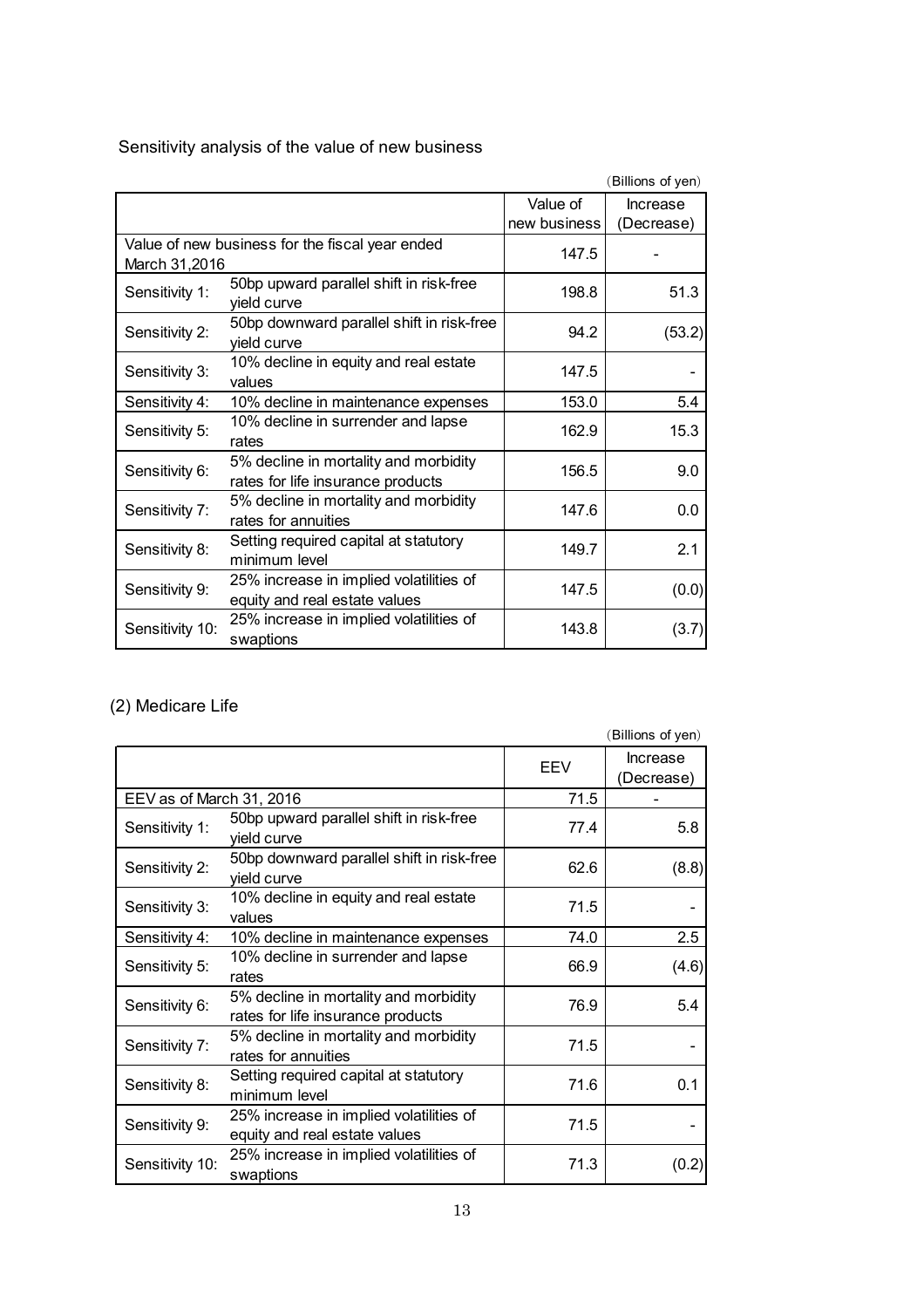The following table shows the effect of sensitivities 1 through 3 on adjusted net worth. Only the value of in-force business is affected in sensitivities 4 through 10.

|                |                                                          | (Billions of yen) |
|----------------|----------------------------------------------------------|-------------------|
|                |                                                          | Increase          |
|                |                                                          | (Decrease)        |
| Sensitivity 1: | 50bp upward parallel shift in risk-free<br>yield curve   | (8.7)             |
| Sensitivity 2: | 50bp downward parallel shift in risk-free<br>yield curve | 3.8               |
| Sensitivity 3: | 10% decline in equity and real estate<br>values          |                   |

# Sensitivity analysis of the value of new business

|                 |                                                                            |              | (Billions of yen) |
|-----------------|----------------------------------------------------------------------------|--------------|-------------------|
|                 |                                                                            | Value of     | <b>Increase</b>   |
|                 |                                                                            | new business | (Decrease)        |
|                 | Value of new business for the fiscal year ended                            | 7.0          |                   |
| March 31,2016   |                                                                            |              |                   |
| Sensitivity 1:  | 50bp upward parallel shift in risk-free<br>yield curve                     | 7.7          | 0.7               |
|                 | 50bp downward parallel shift in risk-free                                  |              |                   |
| Sensitivity 2:  | yield curve                                                                | 5.7          | (1.2)             |
| Sensitivity 3:  | 10% decline in equity and real estate<br>values                            | 7.0          |                   |
|                 |                                                                            |              |                   |
| Sensitivity 4:  | 10% decline in maintenance expenses                                        | 7.5          | 0.5               |
| Sensitivity 5:  | 10% decline in surrender and lapse<br>rates                                | 6.9          | (0.0)             |
| Sensitivity 6:  | 5% decline in mortality and morbidity<br>rates for life insurance products | 8.1          | 1.1               |
| Sensitivity 7:  | 5% decline in mortality and morbidity<br>rates for annuities               | 7.0          |                   |
| Sensitivity 8:  | Setting required capital at statutory<br>minimum level                     | 7.0          | 0.0               |
| Sensitivity 9:  | 25% increase in implied volatilities of<br>equity and real estate values   | 7.0          |                   |
| Sensitivity 10: | 25% increase in implied volatilities of<br>swaptions                       | 6.9          | (0.0)             |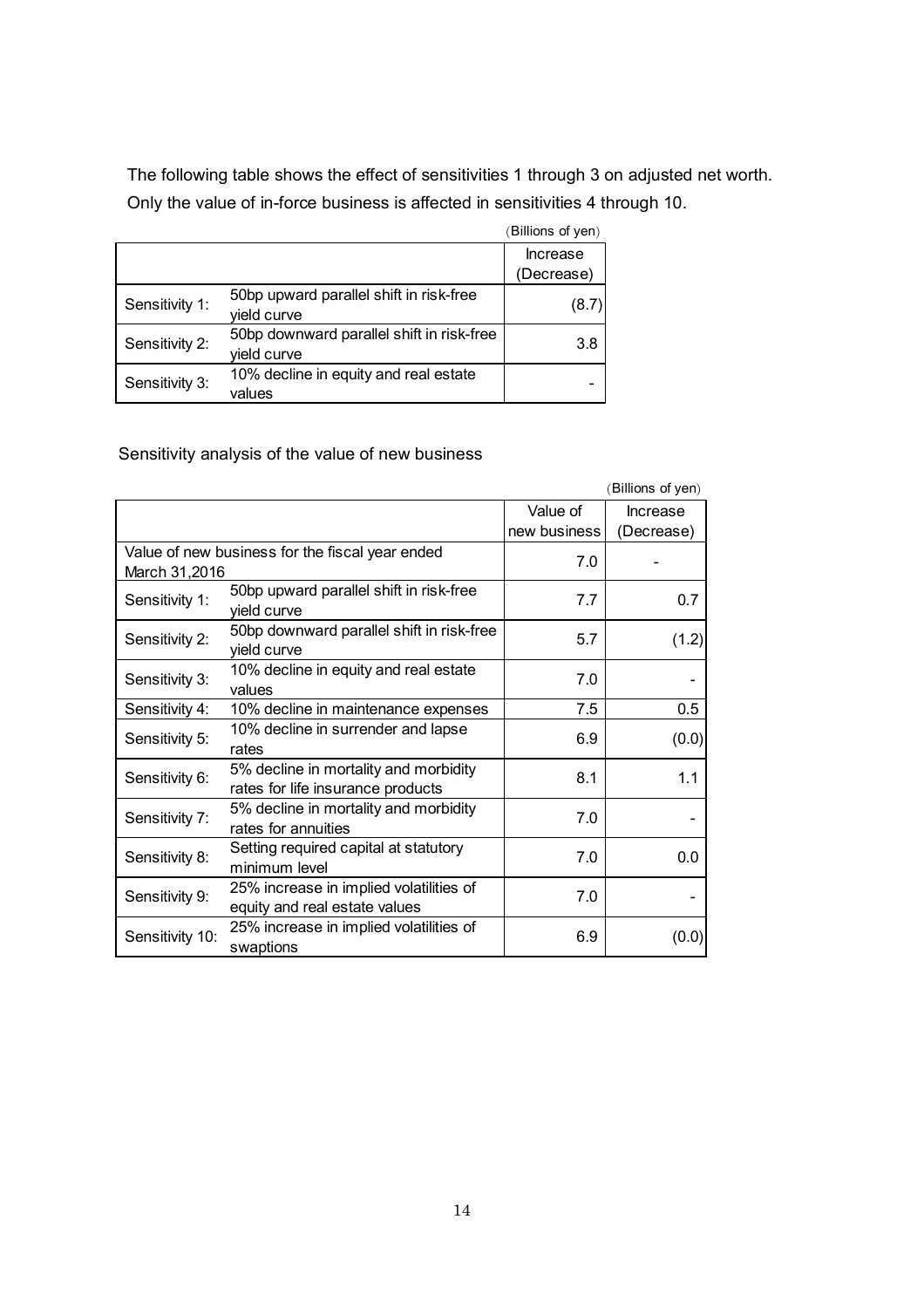### (3) Symetra

|                            |                                                                            |       | (Billions of yen)             |
|----------------------------|----------------------------------------------------------------------------|-------|-------------------------------|
|                            |                                                                            | EEV   | <b>Increase</b><br>(Decrease) |
| EEV as of February 1, 2016 |                                                                            | 274.0 |                               |
| Sensitivity 1:             | 50bp upward parallel shift in risk-free<br>yield curve                     | 276.0 | 2.0                           |
| Sensitivity 2:             | 50bp downward parallel shift in risk-free<br>yield curve                   | 266.7 | (7.2)                         |
| Sensitivity 3:             | 10% decline in equity and real estate<br>values                            | 267.5 | (6.4)                         |
| Sensitivity 4:             | 10% decline in maintenance expenses                                        | 283.4 | 9.4                           |
| Sensitivity 5:             | 10% decline in surrender and lapse<br>rates                                | 281.9 | 7.8                           |
| Sensitivity 6:             | 5% decline in mortality and morbidity<br>rates for life insurance products | 280.5 | 6.5                           |
| Sensitivity 7:             | 5% decline in mortality and morbidity<br>rates for annuities               | 271.3 | (2.7)                         |
| Sensitivity 8:             | Setting required capital at statutory<br>minimum level                     | 317.2 | 43.2                          |
| Sensitivity 9:             | 1% increase in equity and real estate<br>yield                             | 281.7 | 7.7                           |
| Sensitivity 10:            | 50bp upward shift in risk discount rate                                    | 267.6 | (6.3)                         |
| Sensitivity 11:            | 50bp downward shift in risk discount<br>rate                               | 280.7 | 6.7                           |

For the value of in-force business of sensitivity 1 using a top-down approach, the item is calculated based on simultaneous upward parallel shift of 50bp in both the investment yields and the risk discount rate. (sensitivity 2 too)

Sensitivity 10 represents the effect on EEV of an upward shift of 50bp of the risk discount rate for a top-down approach. (sensitivity 11 too)

Only the value of in-force business is affected in sensitivities in the above table.

The effect on the adjusted net worth of sensitivities 1 and 2 are not calculated as they are not material.

Sensitivity 3 has no effect on the adjusted net worth.

### 4. Note

The calculation of EEV requires numerous assumptions regarding future projections that are subject to risks and uncertainties. Future results may differ from those assumptions used in the calculation of EEV.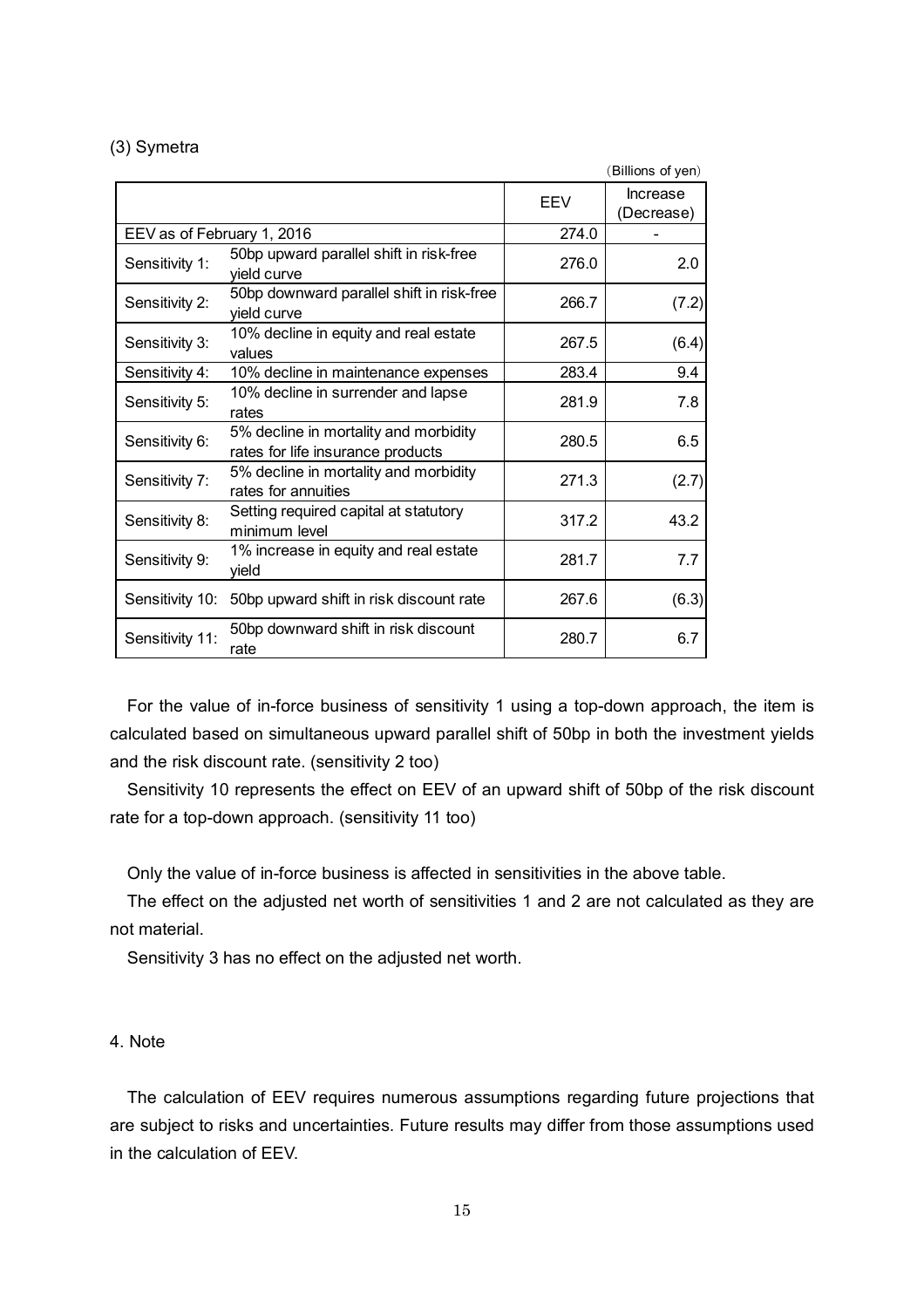Appendix A: Principal EEV Assumptions (Sumitomo Life and Medicare Life)

#### 1. Economic assumptions

#### a. Risk-free rate

In the certainty equivalent calculation and the interest rate model calibration, Japanese Government Bonds (JGBs) are used as a proxy for risk-free rates.

Given the poor liquidity of ultra-long JGBs, we have extrapolated risk-free rates for terms greater than 30 years with reference to the shape of the Japanese swap rates as the observable market rates.

The table below shows, for selected terms, the risk-free rates (spot rates) which are used in the calculations.

| Term    | March 31, | March 31,   |
|---------|-----------|-------------|
|         | 2015      | 2016        |
| 1 year  | 0.030%    | $(0.154)\%$ |
| 2 year  | 0.037%    | $(0.206)\%$ |
| 3 year  | 0.057%    | (0.229)%    |
| 4 year  | 0.093%    | $(0.205)\%$ |
| 5 year  | 0.131%    | $(0.190)\%$ |
| 10 year | 0.402%    | $(0.048)\%$ |
| 15 year | 0.817%    | 0.209 %     |
| 20 year | 1.198%    | 0.454%      |
| 25 year | 1.406%    | 0.601 %     |
| 30 year | 1.450%    | 0.571%      |
| 35 year | 1.480%    | 0.560 %     |
| 40 year | 1.504%    | 0.552%      |
| 45 year | 1.522%    | 0.545%      |
| 50 year | 1.537%    | 0.540 %     |

(Source:Ministry of Finance and Bloomberg (after interpolation/extrapolation))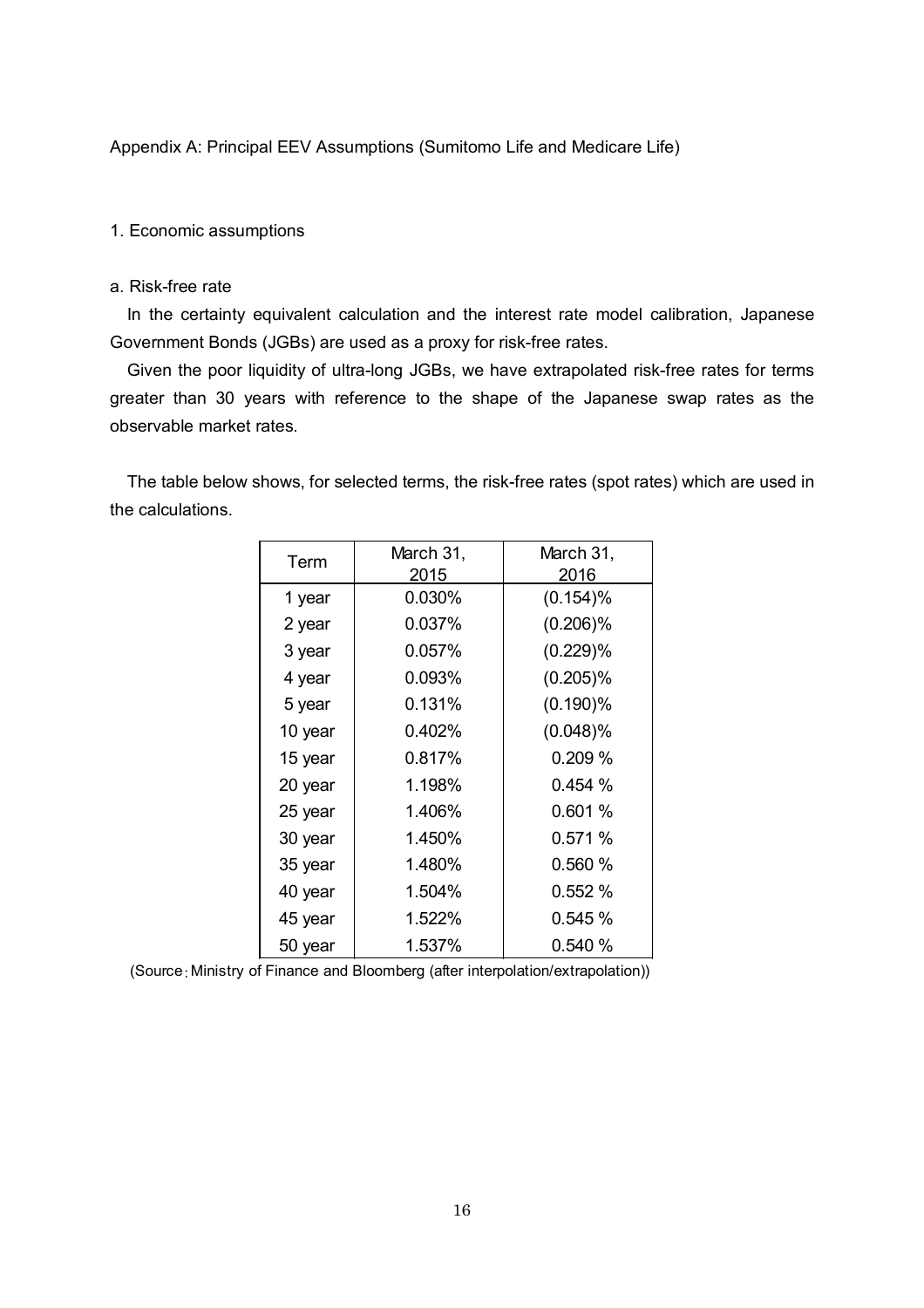#### b. Principal dynamic assumption

(1) Interest rate model

As an interest rate model, Sumitomo Life has adopted a single-factor Hull-White model, in which interest rates associated with Japanese yen, U.S. dollars, Euros and British pounds are calculated. The model has been adjusted to be in line with a risk-neutral approach in which Japanese yen is set as a base currency, and correlations between the interest rates have also been taken into account. The interest rate model has been calibrated to be consistent with the market environment as of each reporting date, and parameters used are estimated from the yield curve and implied volatilities of interest rate swaptions with various maturities. 5,000 scenarios are used in calculating the time value of financial options and guarantees through the stochastic method.

A summary of implied volatilities of interest rate swaptions used to calibrate the scenarios is as follows:

|                |              |            |            | March 31,2015            |            |            |            | March 31,2016            |       |
|----------------|--------------|------------|------------|--------------------------|------------|------------|------------|--------------------------|-------|
| Option<br>Term | Swap<br>Term | <b>JPY</b> | <b>USD</b> | <b>EUR</b>               | <b>GBP</b> | <b>JPY</b> | <b>USD</b> | <b>EUR</b>               | GBP   |
| 5 year         | 10 year      | 38.5%      | 34.6%      | 83.6%                    | 39.2%      | 79.4%      | 38.4%      | 58.7%                    | 42.3% |
| 7 year         | 10 year      | 33.7%      | 32.8%      | 84.3%                    | 36.6%      | 65.2%      | 34.7%      | 53.6%                    | 38.9% |
| 10 year        | 10 year      | 29.8%      | 30.1%      | 101.0%                   | 32.8%      | 55.0%      | 32.1%      | 53.5%                    | 37.6% |
| 15 year        | 10 year      | 27.5%      | 27.0%      | $\overline{\phantom{a}}$ | 29.7%      | 55.7%      | 28.1%      | 67.7%                    | 38.8% |
| 20 year        | 10 year      | 29.4%      | 24.2%      | $\overline{\phantom{a}}$ | 28.0%      | 80.3%      | 25.6%      | $\overline{\phantom{a}}$ | 40.9% |

Interest rate swaptions

(Source: Bloomberg)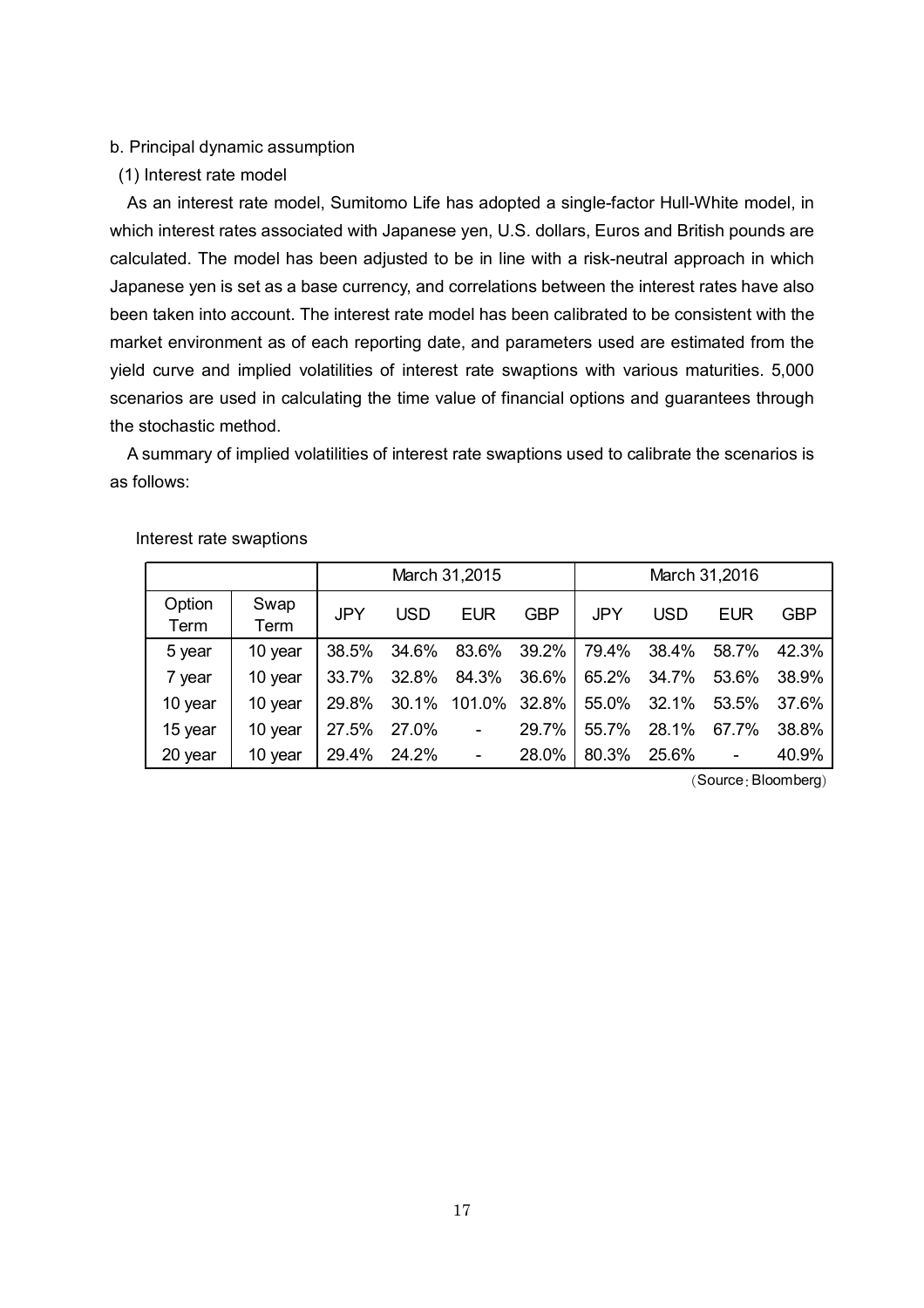### (2) Implied volatilities of equities and currencies

Volatilities of major equity indices and currencies are calibrated based on implied volatilities of options traded in the market. Implied volatilities used to calibrate the scenarios are as follows:

### Stock options

|            | Underlying      | Option |                   | Volatility        |
|------------|-----------------|--------|-------------------|-------------------|
| Currency   | Assset          | Term   | March 31,<br>2015 | March 31,<br>2016 |
| <b>JPY</b> | Nikkei225       | 3 year | 20.3%             | 20.2%             |
|            |                 | 4 year | 20.4%             | 19.9%             |
|            |                 | 5 year | 20.6%             | 19.8%             |
| <b>USD</b> | S&P<br>500      | 3 year | 19.6%             | 18.8%             |
|            |                 | 4 year | 21.0%             | 20.1%             |
|            |                 | 5 year | 22.2%             | 21.3%             |
| <b>EUR</b> | Euro            | 3 year | 21.1%             | 20.1%             |
|            | Stoxx50         | 4 year | 21.5%             | 20.1%             |
|            |                 | 5 year | 21.7%             | 20.2%             |
| <b>GBP</b> | <b>FTSE 100</b> | 3 year | 17.9%             | 18.7%             |
|            |                 | 4 year | 18.7%             | 19.2%             |
|            |                 | 5 year | 19.4%             | 19.7%             |

(Source:Markit(after interpolation/extrapolation) )

Currency options

|            | Option |           | Volatility |
|------------|--------|-----------|------------|
| Currency   | Term   | March 31, | March 31,  |
|            |        | 2015      | 2016       |
| <b>USD</b> | 5 year | 11.7%     | 10.8%      |
| <b>EUR</b> | 5 year | 13.0%     | 12.7%      |
| GBP        | 5 year | 13.7%     | 16.2%      |

(Source:Bloomberg)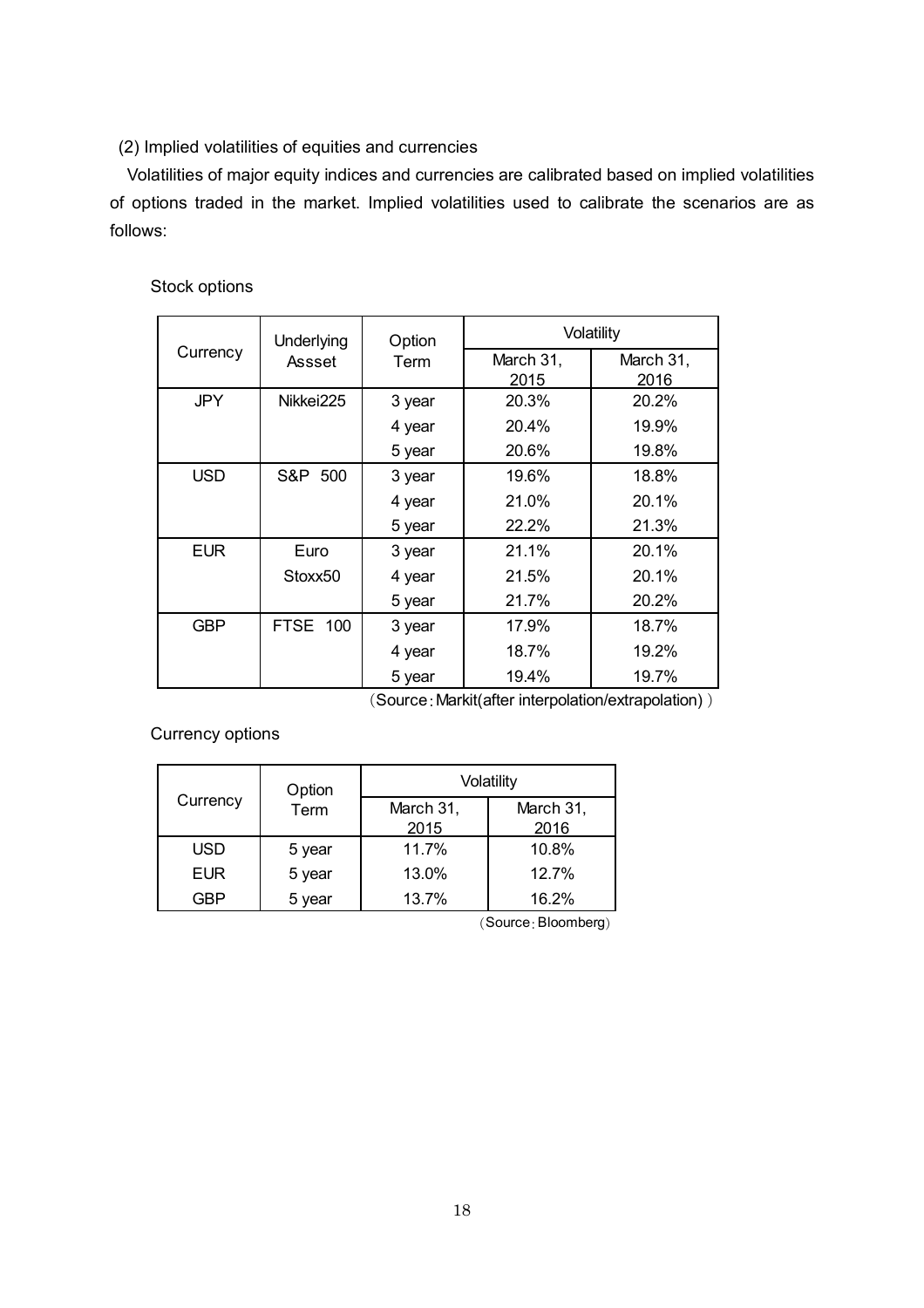### (3) Correlations

In addition to the implied volatilities described above, each company has calculated implied volatilities reflecting its asset portfolio and correlation factors. The share of each asset is assumed to be unchanged over the projection periods.

With regard to correlation factors, market-consistent data from exotic options with sufficient liquidity have not been observed in the market. Therefore, Sumitomo Life estimated correlation factors based on historical market data. Specifically, the monthly data from March 31, 2006 to March 31, 2016 have been used. The following table shows correlation factors between major variables.

|                      | 1year<br>Rate<br>/JPY | 1year<br>Rate<br>/USD | 1year<br>Rate<br>/EUR | 1year<br>Rate<br>/GBP | USD/JPY | EUR/JPY | <b>GBP/JPY</b> | <b>NIKKEI</b><br>225 | S & P500 | EuroStoxx<br>50 | <b>FTSE100</b> |
|----------------------|-----------------------|-----------------------|-----------------------|-----------------------|---------|---------|----------------|----------------------|----------|-----------------|----------------|
| 1 vear Rate<br>/JPY  | 1.00                  | 0.50                  | 0.47                  | 0.48                  | 0.34    | 0.22    | 0.35           | 0.35                 | 0.23     | 0.22            | 0.19           |
| 1year Rate<br>/USD   | 0.50                  | 1.00                  | 0.70                  | 0.75                  | 0.49    | 0.32    | 0.49           | 0.41                 | 0.32     | 0.29            | 0.25           |
| 1year Rate<br>/EUR   | 0.47                  | 0.70                  | 1.00                  | 0.72                  | 0.31    | 0.46    | 0.47           | 0.34                 | 0.37     | 0.35            | 0.32           |
| 1year Rate<br>/GBP   | 0.48                  | 0.75                  | 0.72                  | 1.00                  | 0.32    | 0.29    | 0.47           | 0.33                 | 0.29     | 0.23            | 0.19           |
| USD/JPY              | 0.34                  | 0.49                  | 0.31                  | 0.32                  | 1.00    | 0.61    | 0.74           | 0.62                 | 0.25     | 0.29            | 0.22           |
| EUR/JPY              | 0.22                  | 0.32                  | 0.46                  | 0.29                  | 0.61    | 1.00    | 0.79           | 0.66                 | 0.57     | 0.47            | 0.47           |
| GBP/JPY              | 0.35                  | 0.49                  | 0.47                  | 0.47                  | 0.74    | 0.79    | 1.00           | 0.70                 | 0.49     | 0.45            | 0.33           |
| <b>NIKKEI</b><br>225 | 0.35                  | 0.41                  | 0.34                  | 0.33                  | 0.62    | 0.66    | 0.70           | 1.00                 | 0.72     | 0.71            | 0.66           |
| S & P 500            | 0.23                  | 0.32                  | 0.37                  | 0.29                  | 0.25    | 0.57    | 0.49           | 0.72                 | 1.00     | 0.85            | 0.86           |
| EuroStoxx<br>50      | 0.22                  | 0.29                  | 0.35                  | 0.23                  | 0.29    | 0.47    | 0.45           | 0.71                 | 0.85     | 1.00            | 0.86           |
| FTSE100              | 0.19                  | 0.25                  | 0.32                  | 0.19                  | 0.22    | 0.47    | 0.33           | 0.66                 | 0.86     | 0.86            | 1.00           |

(Source:Ministry of Finance (1year Rate/JPY) and Bloomberg(the others))

### c. Assumed investment yield used for the calculation of expected returns

Assumed investment yields on major asset categories used for the calculation of "Expected existing business contribution (the sum of risk-free rate and excess of risk-free rate)" in "2. Statement of changes in EEV" are as follows. The Weighted-average assumed investment yield (annual rate) is based on the asset portfolio at the beginning of the year. The yield for Sumitomo Life is 1.9% and, for Medicare Life, is 1.2%.

|                            | Assumed investment yield |
|----------------------------|--------------------------|
| <b>Fixed income assets</b> | $1.2\%$                  |
| Foreign bonds              | $3.1\%$                  |
| IStocks                    | 61%                      |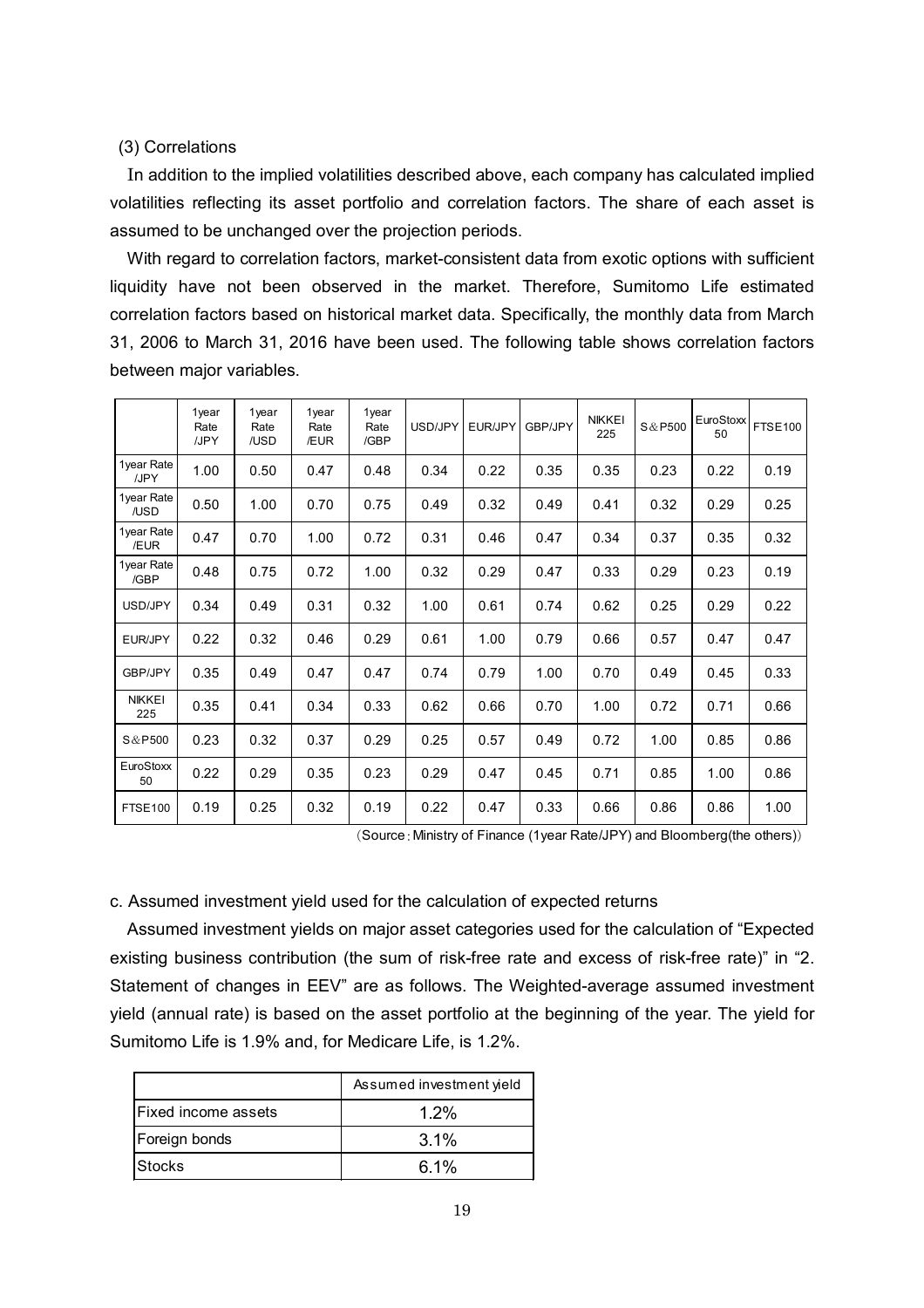#### 2. Non-economic assumptions

All cash flows (premiums, operating expenses, benefits and claims, cash surrender value, tax, etc.) are projected applying the best estimate assumptions, by product, referring to past, current and expected future experience.

#### a. Operating expenses

Operating expenses are set based on the experience of each company. The look-through basis is applied in terms of operating expenses of insurance business.

For Medicare Life, operating expenses are assumed to decrease for a certain period of time, because it has operated for only a short period of time and the improvement of operating efficiency is expected in the future. Therefore, the assumption for operating expenses incorporates recent developments, and decrease of unit-cost (by approximately 4% per annum on average) until the fiscal year ending March 31, 2020 is assumed.

Future inflation rates are assumed to be zero.

The rise of consumption tax rate after April 2017 is considered.

#### b. Policyholder dividends

(1) Sumitomo Life

Policyholder dividend rates are based on the current dividend policy, and set according to market-consistent, risk-neutral scenarios.

(2) Medicare Life

No assumption of policyholder dividend rate is set, as it sells only non-participating policies.

#### c. Effective tax rate

In the projection of future profits, effective tax rate is set at the following rates, reflecting the change in corporate tax rates.

| Sumitomo Life : | FY2015      | 28.80% |
|-----------------|-------------|--------|
|                 | FY2016-2017 | 28.20% |
|                 | FY2018-     | 27.96% |
| Medicare Life:  | FY2015      | 28.85% |
|                 | FY2016-2017 | 28.24% |
|                 | FY2018-     | 28.00% |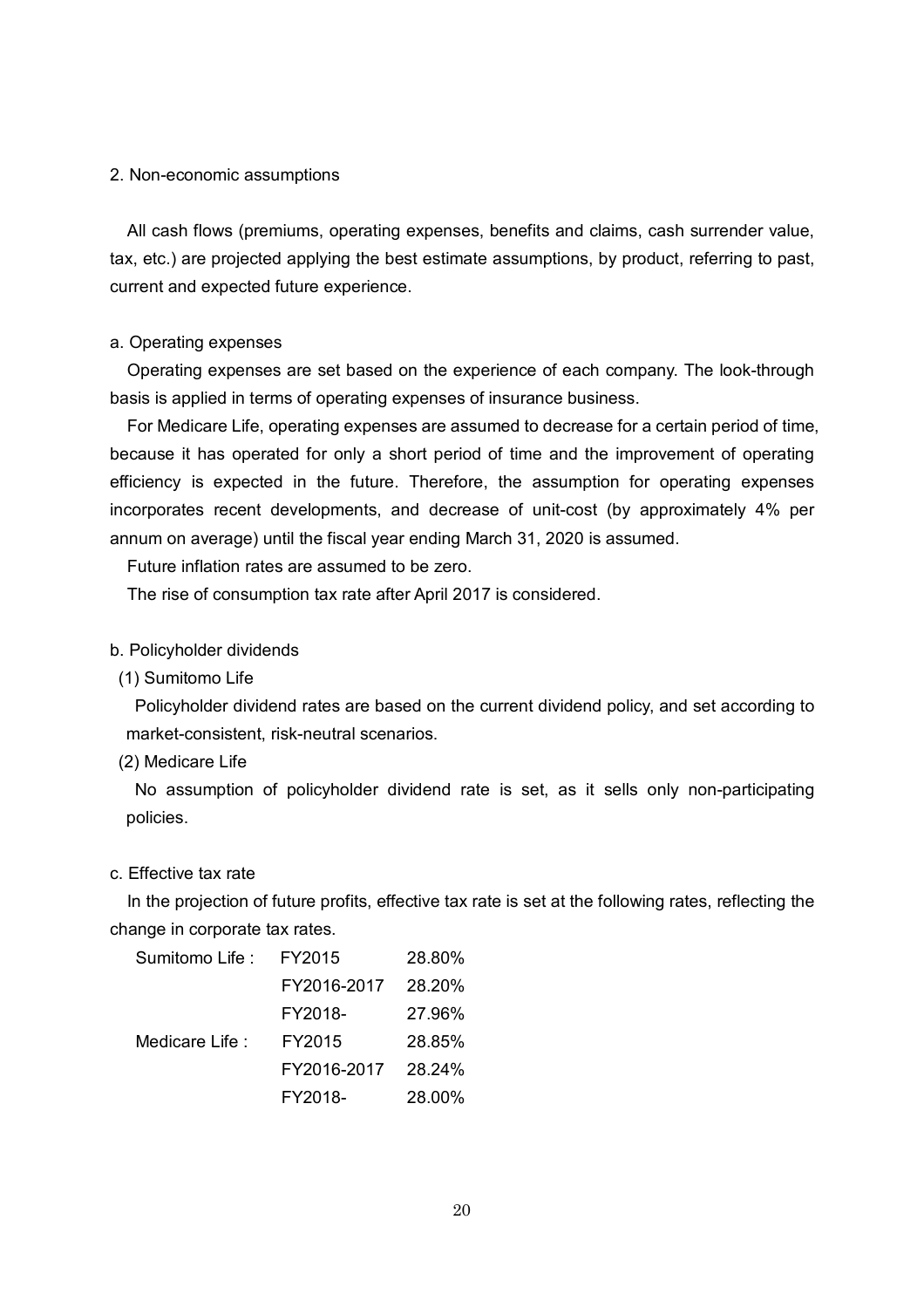### Appendix B: Principal EEV Assumptions (Symetra)

### 1. Economic Assumptions and Risk Discount Rate

a. Economic assumptions

Investment cash flows for the top-down approach are based on current and expected asset allocations and the economic environment as of February 1, 2016. Key economic assumptions include the level of government bond rates, credit spreads, default rates and investment expenses. Government bond rates and credit spreads were set equal to January 31, 2016 levels.

Existing yields as of February 1, 2016 are as follows:

|                        | Current yield $(\% )$ |
|------------------------|-----------------------|
| <b>Corporate Bonds</b> | 4.60%                 |
| Grand Total            | 4.58%                 |

(Note) Statutory basis, before default, excluding investment costs

Reinvestment yields vary by liability group, in accordance with the characteristics of the liabilities and actual practice, and are determined based on the current and expected future reinvestment strategy.

Reinvestment rates as of February 1, 2016 by main liability group are as follows:

| Main Products     | Reinvestment rates (Note3,4) |
|-------------------|------------------------------|
| Life              | $3.46 - 4.22%$               |
| Annuities (Note1) | 3.45-4.26%                   |
| <b>Benefits</b>   | 4.38%                        |
| VA (Note2)        | 7.50%                        |

(Note1) VA is not included

(Note2) Separate account

(Note3) Before default, excluding investment costs

(Note4) Rates vary by product type